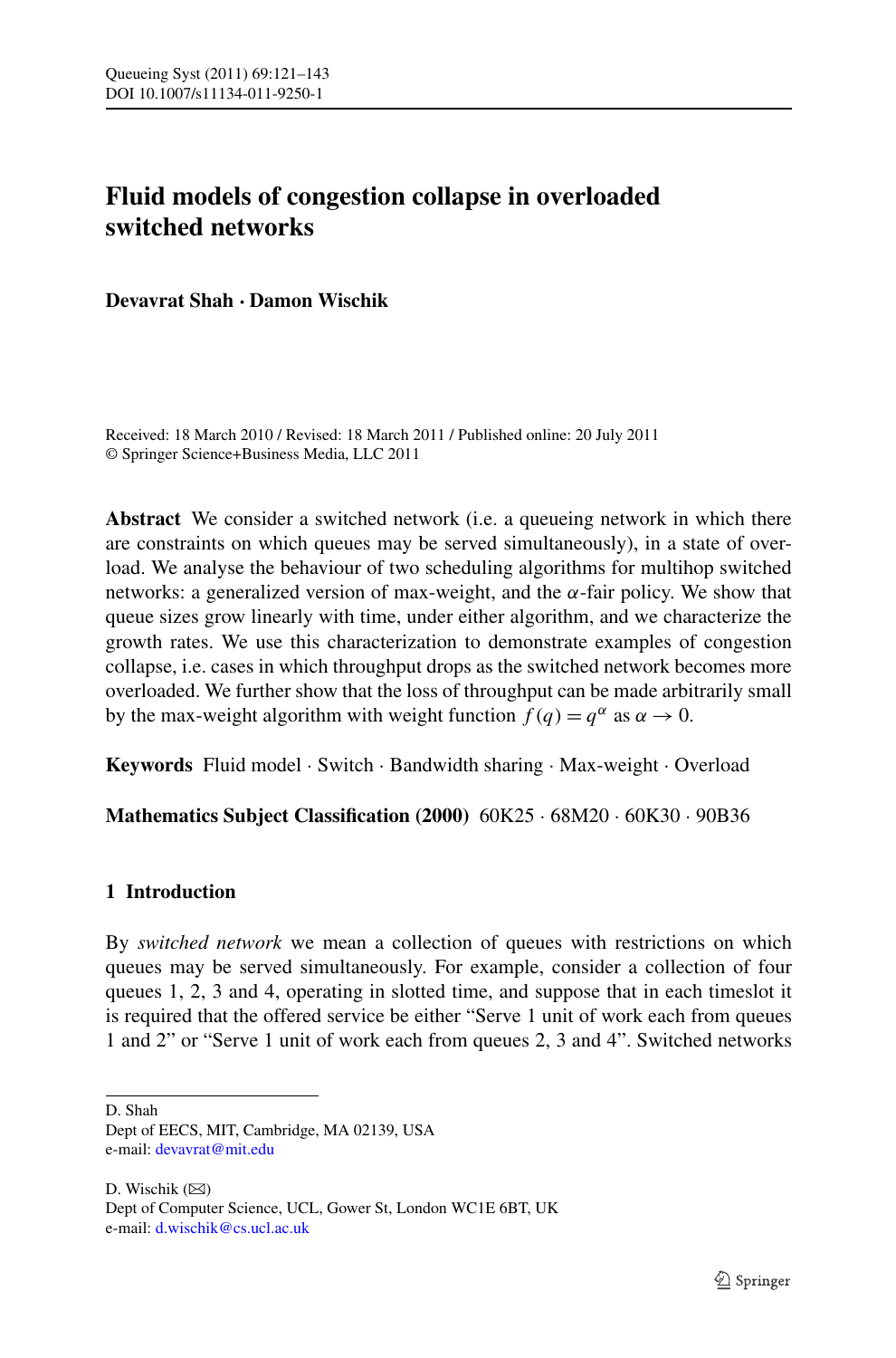have been used to model input-queued switches in Internet routers [[5\]](#page-22-0), multihop wireless networks [[16\]](#page-22-1), and bandwidth-sharing by the Internet's congestion control mechanism [\[1](#page-22-2)], and they can be used to model processing of jobs in data centres. Our general model is specified in Sect. [2](#page-3-0), and some of these applications are described further in Sect. [4](#page-7-0).

In this paper we analyse the behaviour of a switched network in overload, that is, when new work arrives at such a rate that queue sizes cannot be prevented from growing over time. A networked system has a certain capacity, and it is subject to varying load, and it may sometimes become overloaded—either because it is too expensive to build so much capacity that overload never occurs, or because it is too hard to predict at design time what future load will look like. For example, a web data centre may be underloaded most days, and show very good performance, but sometimes it may face a surge in demand which overloads the system. We would like 'graceful failure' under overload. For example, a classic *M/M/*1 queue fails gracefully, in the sense that throughput is always as high as it can be (namely, the minimum of the arrival rate and the service rate), regardless of the arrival rate. Engineers are, however, aware of many systems which exhibit 'congestion collapse', meaning that when ar-rival rates increase beyond a certain threshold, throughput actually drops.<sup>[1](#page-1-0)</sup> In Sect. [4](#page-7-0) we illustrate congestion collapse for some of the applications mentioned above.

The policy for deciding which queues get service, in a switched network, is called the scheduling policy. A natural question is 'Are there scheduling policies that avoid the problem of congestion collapse?' Our analysis in this paper is of two scheduling policies: a generalization of the max-weight policy of Tassiulas and Ephremides [\[16](#page-22-1)] (also known as the backpressure policy), and the  $\alpha$ -fair policy described by Mo and Walrand [[13\]](#page-22-3) with  $\alpha \geq 1$ , in both single-hop and multihop switched networks. The  $\alpha$ -fair policy has previously only been described for single-hop networks; our extension to multihop is novel. These policies are specified in Sect. [2.](#page-3-0) We show in Sect. [4.4](#page-11-0) that the max-weight policy can nearly prevent congestion collapse, in the sense that it achieves throughput that is arbitrarily close to optimal, regardless of load. This is achieved by weighting the queues using the weight function  $f(q) = q^{\alpha}$  for  $\alpha$  sufficiently close to 0. It is remarkable that a single policy is near-optimal for all switched networks of the general type considered in this paper (though the choice of  $\alpha$  does depend on the number of queues).

<span id="page-1-0"></span>Formally, our analysis is within the framework of fluid modelling. In this framework, one starts with a stochastic queueing model, and obtains limiting dynamics under a fluid scaling. The 'fluid model' describes these limiting dynamics. One then proves properties of the fluid model. Finally, results about the fluid model can be straightforwardly translated back into statements about rate-level behaviour of the original stochastic system. The focus of this paper is exclusively on analysis of the fluid model. The relationship between the stochastic model and the fluid model has already been established by Kelly and Williams [\[11](#page-22-4)] and Gromoll and Williams [\[8](#page-22-5)] for

 ${}^{1}$ By 'congestion collapse' we mean some loss of throughput—this is how the term is used for example in [\[12](#page-22-6)]. We do not necessarily mean a near-complete loss of throughput, as in the Internet's 1986 congestion collapse [[10\]](#page-22-7).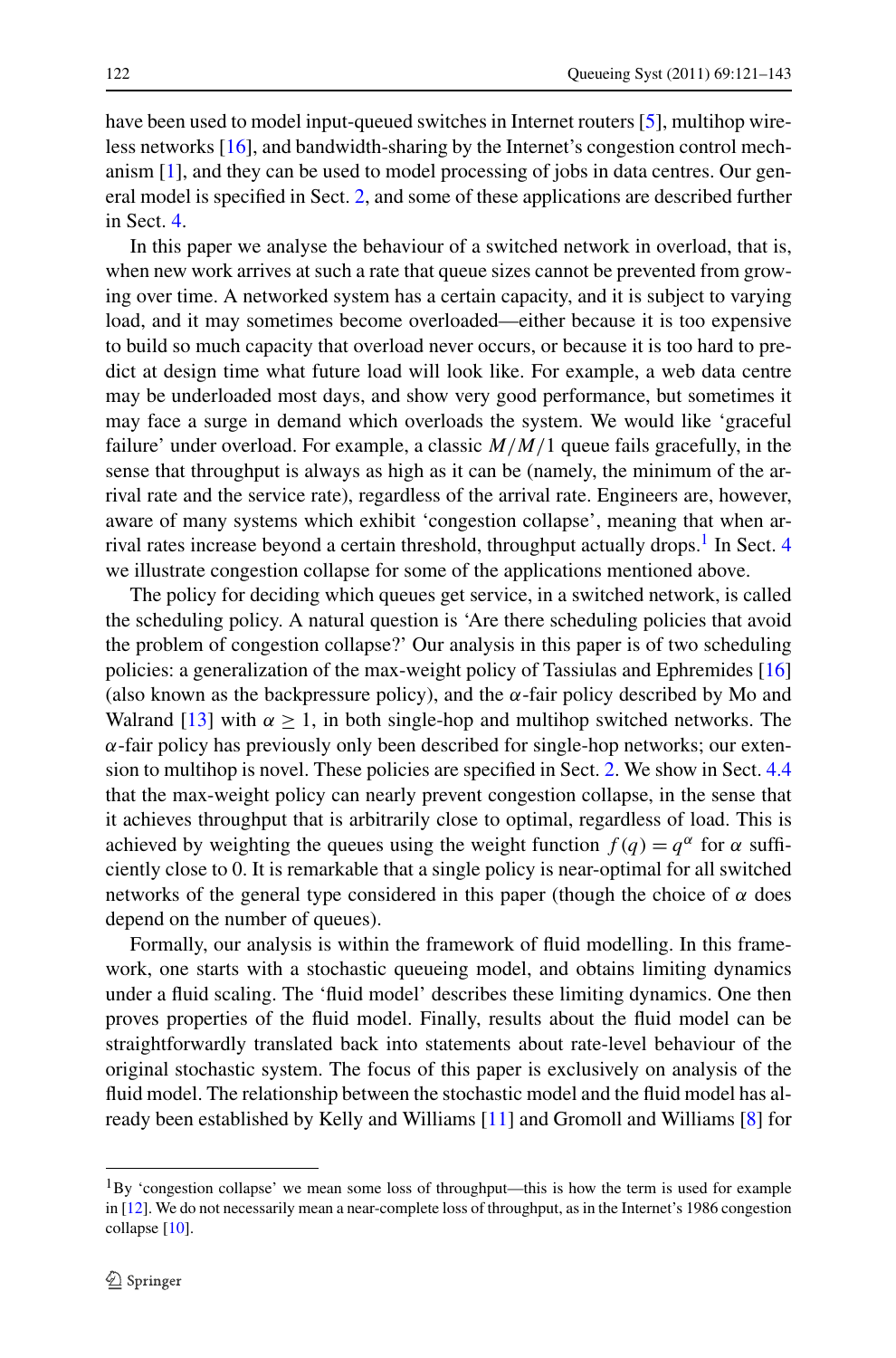the bandwidth-sharing model of Internet congestion control running *α*-fair scheduling, and by Dai and Prabhakar  $[5]$  $[5]$  and others  $[3, 4, 15]$  $[3, 4, 15]$  $[3, 4, 15]$  $[3, 4, 15]$  $[3, 4, 15]$  $[3, 4, 15]$  for queueing networks running max-weight. We will briefly describe some stochastic models in Sect. [4](#page-7-0), and their fluid limits, but for all the rest of the paper we will work exclusively with fluid models.

The main technical result of this paper is the following. If  $q(t)$  is the vector of queue sizes at time *t*, under a fluid model, then  $\mathbf{q}(t)/t \to \hat{\mathbf{q}}$  as  $t \to \infty$  for a particular vector  $\hat{\mathbf{q}}$ ; if the queues start empty then  $\mathbf{q}(t)/t = \hat{\mathbf{q}}$  for all  $t > 0$ . We identify  $\hat{\mathbf{q}}$  as the solution to a certain optimization problem. Technically this result holds for all arrival rates, not just overload, but  $\hat{q}$  is only non-zero in overload; if the system is underloaded the result implies weak stability, cf. [[5\]](#page-22-0). We state this main result in Sect. [3](#page-6-0), and the proofs are given in Sects. [5](#page-13-0) and [6](#page-16-0) for the max-weight and  $\alpha$ -fair policies, respectively. A distinctive feature of our presentation is that we work with a single unified model for both policies, and the proof of the main theorem is the same for both policies. However, the proof is based on Lyapunov techniques, and the Lyapunov functions are different for the two policies, which is why we divide the proofs into two sections.

#### 1.1 Related work

Much of the theoretical work on switched networks, starting with [\[16](#page-22-1)], has studied stability. The stability region for a switched network is the set of arrival rates for which an omniscient scheduler can keep the network stable. An algorithm which is stable for all arrival rates in the interior of the stability region is said to have 100% throughput. The focus of much theoretical work has been on finding scheduling algorithms with 100% throughput.

Recently there have been attempts to understand the behaviour of overloaded systems, i.e. systems where the arrival rates lie outside the stability region.

Harrison and Zeevi [[9\]](#page-22-11) studied staffing levels in call centers in the presence of varying demand. In their model, the arrival rate of calls each day is random, and the manager has to decide on staffing levels before that day's arrival rate is revealed. Then the day's actual arrival rate is revealed, and the manager finds out if the call center is overloaded or underloaded; he/she then solves a linear programming problem, in which the objective is to maximize revenue, the input data concern the day's arrival rate, and the optimization variables are the fraction of effort each staff member devotes to each type of call. This optimization is called the 'static planning problem'.

Georgiadis and Tassiulas [\[7](#page-22-12)] investigated overload in a sensor network, modelled as a single-commodity flow problem. They take the arrival rate as fixed and given. They pose a static planning problem with the objective of maximizing throughput, and another static planning problem with the objective of maximizing the time until one of the queues fills its buffer, or equivalently of finding the most balanced set of queue growth rates. They show that for their specific network model, the two objectives can be met simultaneously. They also describe an iterative distributed algorithm, inspired by max-weight, for computing the solution to the static planning problem.

Egorova et al. [[6\]](#page-22-13) studied overload in a model for bandwidth sharing in the Internet. In this model, the scheduling decisions are made 'myopically' (by the  $\alpha$ -fair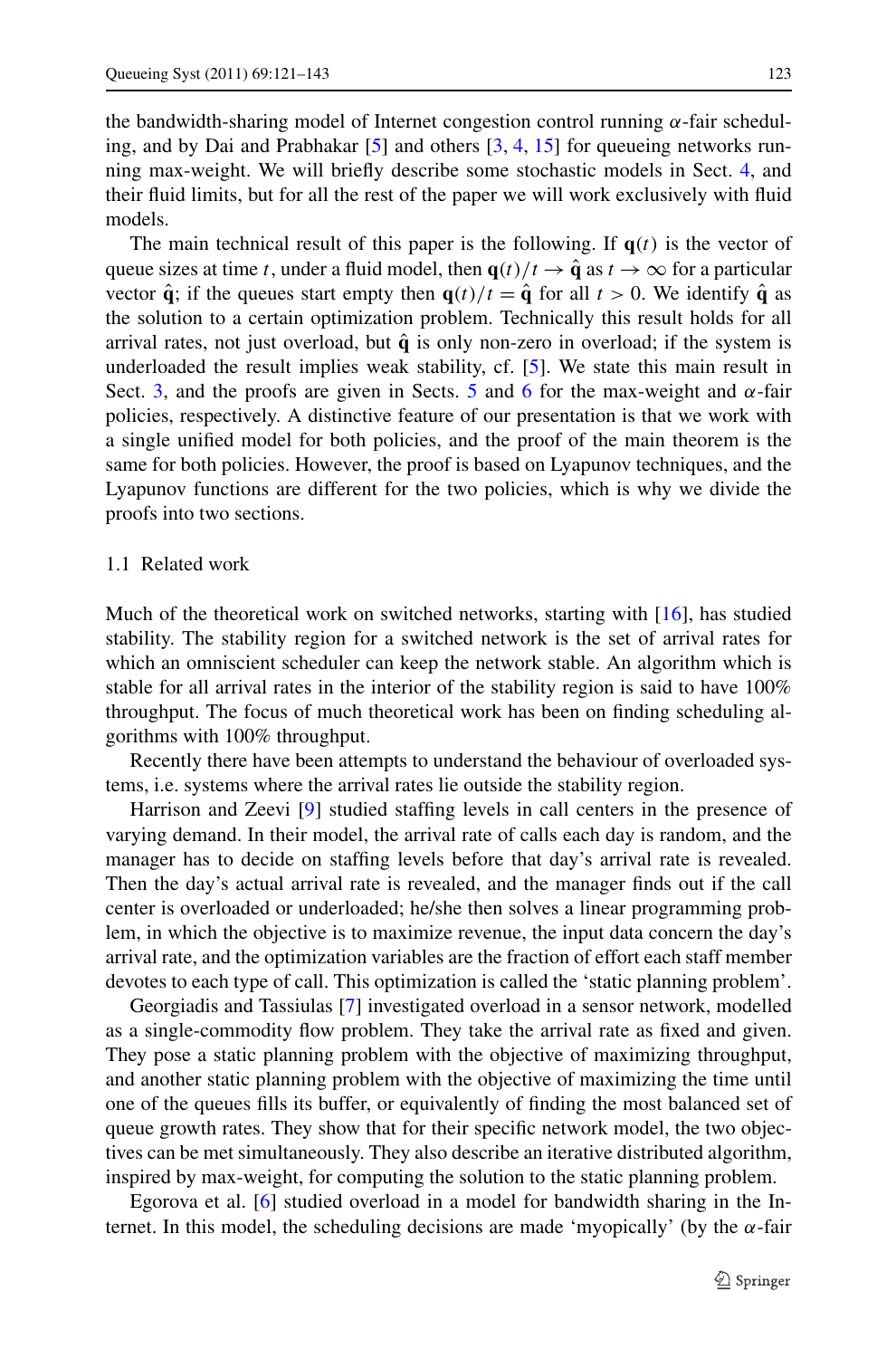scheduling algorithm) without any knowledge of the arrival rates—unlike the static planning problem, in which the arrival rates are treated as known input variables. The appeal of myopic algorithms is that (one hopes) they respond well to fluctuations in arrival rates over a range of timescales. The authors show that  $q(t) = t\hat{q}$  is a feasible fluid model solution, where  $\hat{q}$  is the solution to a certain optimization problem. Further description of their model and results, and how it relates to our work, is given in Sect. [4.5.](#page-12-0) What is fascinating about this result is that the scheduling algorithm can be thought of as 'implying' a certain optimization problem, in contrast to the earlier work which took the static planning problem as its starting point.

Subsequent to our work, Chan et al. [\[2](#page-22-14)] have studied overload in a single-hop switched network running max-weight with weight function  $f(q) = q$  and a constant vector of queue weights. They prove a special case of our main result, but they use direct techniques whereas we use Lyapunov functions. They investigate how the queue weights may be chosen, in order to achieve a balanced set of queue growth rates.

#### 1.2 Notation

Let  $\mathbb{Z} = \{0, 1, \ldots\}$ , let  $\mathbb R$  be the set of real numbers, let  $\mathbb R_+ = \{x \in \mathbb R : x \geq 0\}$ , and let  $\mathbb{R}_{>0} = \{x \in \mathbb{R} : x > 0\}$ . Let *N* be the number of queues; we will reserve bold letters for vectors in  $\mathbb{R}^N$ , for example  $\mathbf{x} = [x_n]_{1 \le n \le N}$ . Let  $|\mathbf{x}| = \max_n |x_n|$ . Let 0 be the vector of all 0s and **1** the vector of all 1s. For vectors **u** and **v** let

$$
\mathbf{u} \cdot \mathbf{v} = \sum_{n=1}^{N} u_n v_n, \qquad \mathbf{u} \mathbf{v} = [u_n v_n]_{1 \le n \le N}
$$

and let matrix multiplication take precedence over dot product so that

$$
\mathbf{u} \cdot A\mathbf{v} = \sum_{n=1}^{N} u_n \left( \sum_{m=1}^{N} A_{nm} v_m \right).
$$

Let  $A^T$  be the transpose of matrix *A*. If *f* is a function  $\mathbb{R} \to \mathbb{R}$  then interpret  $f(\mathbf{x})$ componentwise. Thus, for example,

$$
\max(A\mathbf{w}\mathbf{q}^{\alpha},0)\cdot\boldsymbol{\pi}=\sum_{n}\max\biggl(\sum_{m}A_{nm}w_{m}q_{m}^{\alpha},0\biggl)\pi_{n}.
$$

<span id="page-3-0"></span>Inequalities between vectors are interpreted componentwise. For  $S \subset \mathbb{R}^N$ , let  $\langle S \rangle$  be the convex hull of S. Let  $1_{\{\cdot\}}$  be the indicator function,  $1_{\text{true}} = 1$  and  $1_{\text{false}} = 0$ . Let AC denote the space of absolutely continuous functions  $\mathbb{R}_+ \to \mathbb{R}$ .

# **2 Model**

We now define the general queueing dynamics for a multihop switched network, and the dynamics for the two scheduling policies that we analyse in this paper. We specify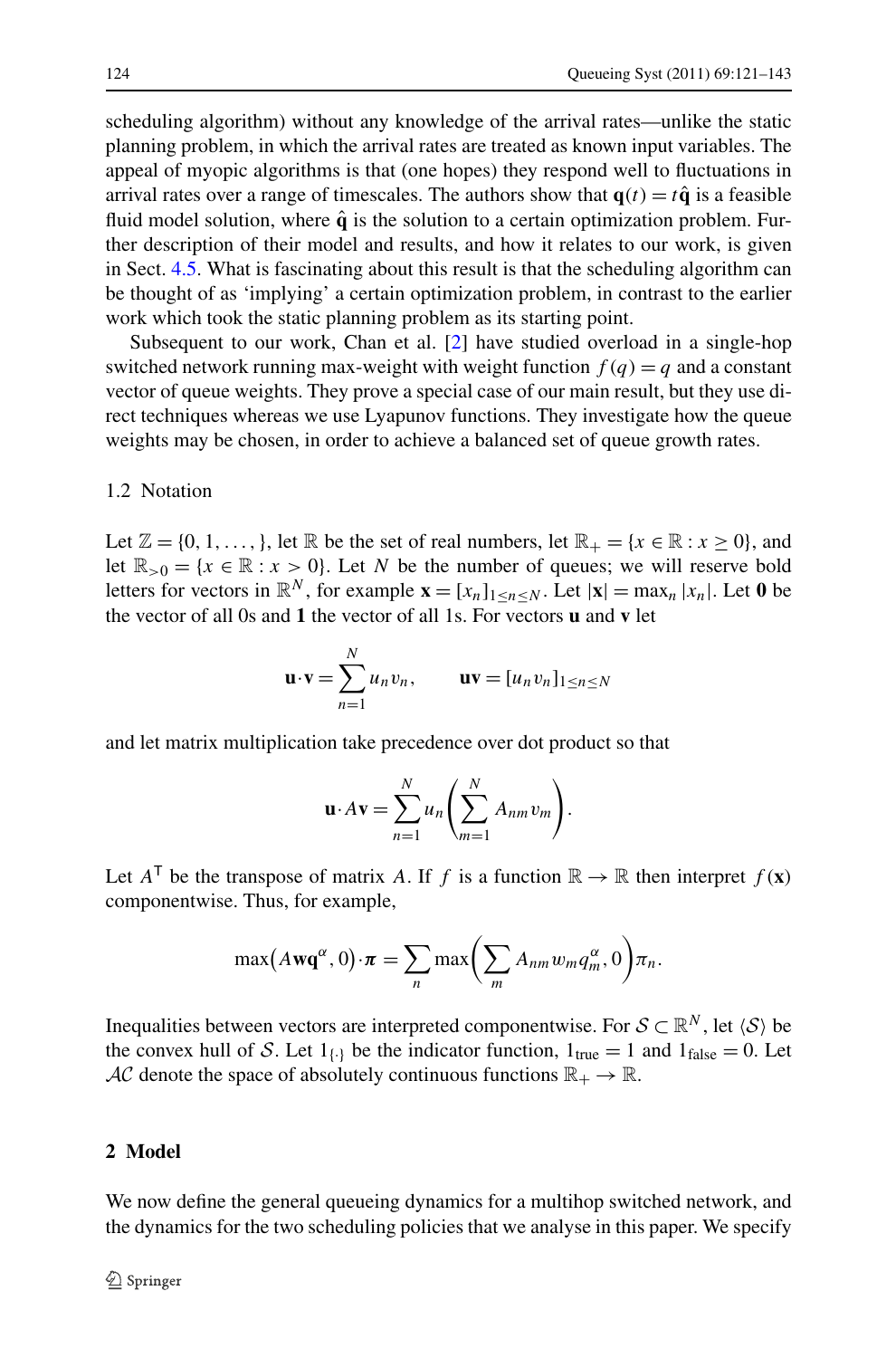the dynamics in terms of fluid models; the relationship to certain stochastic queueing networks is described in Sect. [4.](#page-7-0)

Consider a collection of *N* queues, and a finite set  $S \subset \mathbb{R}^N_+$  of service actions, also called schedules. Assume that every queue is serviceable, i.e. for every *n* there exists some  $\pi \in S$  such that  $\pi_n > 0$ .

For a multihop network let  $R \in \{0, 1\}^{N \times N}$  be the routing matrix,  $R_{mn} = 1$  if work served from queue *m* is sent to queue *n*, and  $R_{mn} = 0$  otherwise; if  $R_{mn} = 0$  for all *n* then work served from queue *m* departs the system. (Note that  $R = 0$  corresponds to a single-hop network, i.e. all work leaves the system as soon as it is served.) We will assume throughout that there is no routing choice, i.e. that  $\sum_{n} R_{mn} \in \{0, 1\}$  for each *m*. We will also assume throughout that routing is acyclic, i.e. that work served from some queue *n* never returns to queue *n*. This implies that the inverse  $\vec{R} = (I R^{T}$ <sup> $\bigcap$ </sup> exists; by considering the expansion  $\vec{R} = I + R^{T} + (R^{T})^{2} + \cdots$  it is clear that  $\vec{R}_{mn} \in \{0, 1\}$  for all *m* and *n*, and that  $\vec{R}_{mn} = 1$  if the route for work injected at queue *n* passes through *m*, and 0 otherwise. For multihop networks we will additionally assume that the scheduler always has the option of not sending work downstream at every individual queue. Formally, we assume that S satisfies the following: if  $\pi \in S$ is an allowed schedule, and  $\rho \in \mathbb{R}^N_+$  is some other vector, then

<span id="page-4-4"></span><span id="page-4-3"></span><span id="page-4-2"></span><span id="page-4-1"></span><span id="page-4-0"></span>
$$
\text{if } \rho_n \in \{0, \pi_n\} \text{ for all } n \text{ then } \rho \in \mathcal{S}. \tag{1}
$$

**Definition 1** (Queueing dynamics) Let  $\lambda \in \mathbb{R}^N_+$ . Let  $AC^K$  denote the space of absolutely continuous functions  $\mathbb{R}_+ \to \mathbb{R}^K$ , for  $K \in \mathbb{N}$ . Say that the triple  $\mathbf{q}(\cdot) \in \mathcal{AC}^N$ ,  $\mathbf{z}(\cdot) \in \mathcal{AC}^N$ ,  $s(\cdot) \in \mathcal{AC}^{|\mathcal{S}|}$  is a fluid model solution for the queueing dynamics with arrival rate vector  $\lambda$  if  $s(0) = 0$ ,  $z(0) = 0$ , and the following equations are satisfied for all *t*:

$$
\mathbf{q}(t) = \mathbf{q}(0) + \lambda t - \left(I - R^{\mathsf{T}}\right) \sum_{\pi} s_{\pi}(t) \pi + \mathbf{z}(t) \tag{2}
$$

$$
\sum_{\pi \in \mathcal{S}} s_{\pi}(t) = t \tag{3}
$$

each  $s_{\pi}(\cdot)$  and  $z_{n}(\cdot)$  is increasing (not necessarily strictly increasing) (4)

for all *n* and almost all *t*,  $\dot{z}_n(t) = 0$  if  $q_n(t) > 0$  (5)

$$
\mathbf{z}(t) \le \sum_{\pi} s_{\pi}(t)\pi \tag{6}
$$

Here  $q(t)$  represents the vector of queue sizes at time *t*,  $z(t)$  represents the cumulative idleness up to time *t*, and  $s_{\pi}(t)$  represents the total amount of time spent on schedule  $\pi$  up to time *t*. The definition calls for these quantities to be absolutely continuous, which implies they are differentiable at almost all *t*. Instants at which they are all differentiable are called regular timepoints.

We next define fluid model solutions for two scheduling policies. It is most convenient to write these policies in terms of  $\sigma(t) = \sum_{\pi} \dot{s}_{\pi}(t)\pi$ , the vector of instantaneous service rates at time *t*. Whenever we write  $\sigma(t)$ , we assume that *t* is a regular timepoint. We will refer simply to a "fluid model solution" when the context makes it clear whether we are referring to the queueing dynamics or to one or other of the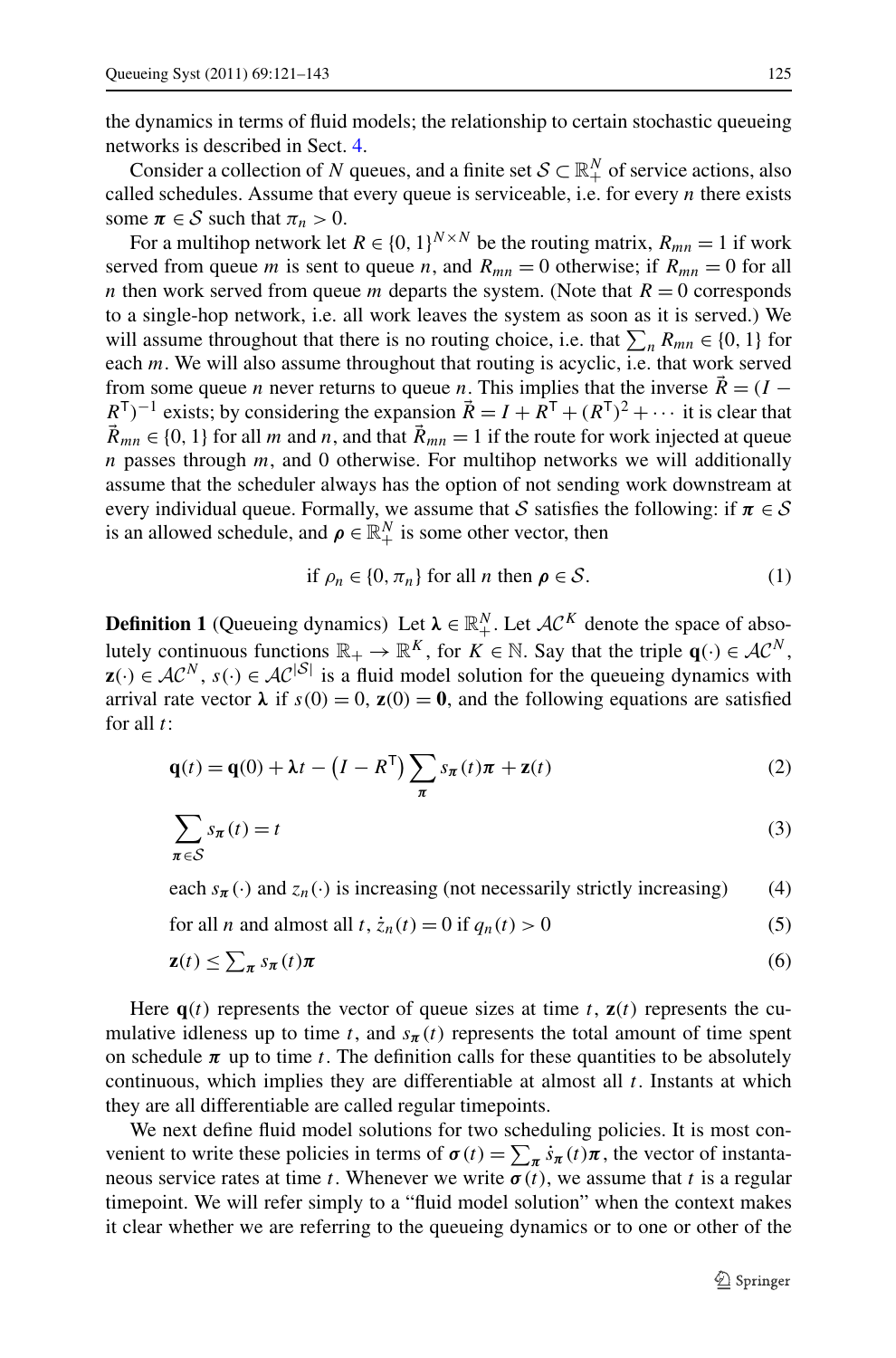two scheduling policies. With a small abuse of notation, say that  $q(\cdot)$  is a fluid model solution if there exist  $\mathbf{z}(\cdot) \in \mathcal{AC}^N$  and  $s(\cdot) \in \mathcal{AC}^{|\mathcal{S}|}$  such that  $(\mathbf{q}, \mathbf{z}, s)$  is a fluid model solution.

**Definition 2** (Max-weight policy) Let  $\mathbf{w} \in \mathbb{R}_{>0}^N$ , and let  $f : \mathbb{R}_+ \to \mathbb{R}_+$  be a differentiable and strictly increasing function for which

<span id="page-5-3"></span>
$$
f(0) = 0\tag{7}
$$

and for any  $\mathbf{q} \in \mathbb{R}_+^N$  and  $\pi \in \mathcal{S}$ , with  $M(\mathbf{q}) = \max_{\rho \in \mathcal{S}} (I - R) \mathbf{w} f(\mathbf{q}) \cdot \rho$ ,

$$
(I - R)\mathbf{w}f(\mathbf{q}) \cdot \boldsymbol{\pi} = M(\mathbf{q}) \quad \Longrightarrow \quad (I - R)\mathbf{w}f(\kappa \mathbf{q}) \cdot \boldsymbol{\pi} = M(\kappa \mathbf{q})
$$
  
for all  $\kappa \in \mathbb{R}_+$ . (8)

Say that *(***q***,* **z***,s)* is a fluid model solution for the max-weight scheduling policy with weight function f and weights **w** if  $(q, z, s)$  is a fluid model solution for the queueing dynamics and in addition for all regular timepoints *t*

<span id="page-5-1"></span><span id="page-5-0"></span>
$$
\boldsymbol{\sigma}(t) \in \underset{\boldsymbol{\pi} \in \langle \mathcal{S} \rangle}{\operatorname{argmax}} \ \boldsymbol{\mathrm{w}} \ \boldsymbol{f}(\mathbf{q}) \cdot \left( I - R^{\mathrm{T}} \right) \boldsymbol{\pi} \,. \tag{9}
$$

Note that the maximum is attained at some extreme point  $\pi \in S$ , since the quantity to be maximized is linear in  $\pi$ . Note also that the quantity to be maximized can be rewritten as  $(I - R)\mathbf{w} f(\mathbf{q}) \cdot \pi$ , i.e.

$$
\sum_{n} \begin{cases} [w_n f(q_n(t)) - w_m f(q_m(t))] \pi_n & \text{if } m \text{ is immediately downstream of } n, \\ w_n f(q_n(t)) \pi_n & \text{if work served from } n \text{ leaves the system.} \end{cases}
$$

The term  $w_n f(q_n(t))$  may be thought of as the pressure to serve queue *n*, and the term  $-w_m f(q_m(t))$  as the pressure not to add work to the downstream queue by serving queue *n*, which is why the max-weight policy is also known as backpressure.

Equation ([8\)](#page-5-0) says that the optimal choice of schedule is invariant when the queue sizes are rescaled. An example of a suitable weight function is  $f(x) = x^{\alpha}$  for some  $\alpha$  > 0, since this is guaranteed to satisfy ([8\)](#page-5-0) for any S. An example of an unsuitable weight function is  $f(x) = \log(1 + x)$ ; it is not hard to find sets S such that ([8\)](#page-5-0) is not true with this *f* .

**Definition 3** (*α*-fair policy) Let  $\alpha > 0$ , and let  $\mathbf{w} \in \mathbb{R}_{>0}^N$ . Say that  $(\mathbf{q}, \mathbf{z}, s)$  is a fluid model solution for the  $\alpha$ -fair policy with weights **w** if  $(\mathbf{q}, \mathbf{z}, s)$  is a fluid model solution for the queueing dynamics and in addition for all *t*

<span id="page-5-2"></span>
$$
\sigma(t) \in \underset{\rho \in \langle S \rangle}{\operatorname{argmax}} \mathbf{w} \mathbf{q}^{\alpha} \cdot g_{\alpha} \big( (I - R^{\mathsf{T}}) \rho \big) \tag{10}
$$
\n
$$
\underset{(I - R^{\mathsf{T}}) \rho \ge 0}{\rho \in \langle S \rangle}.
$$

where

$$
g_{\alpha}(\eta) = \begin{cases} \frac{\eta^{1-\alpha}}{1-\alpha} & \text{if } \alpha \neq 1, \\ \log(\eta) & \text{if } \alpha = 1 \end{cases}
$$

 $\mathcal{D}$  Springer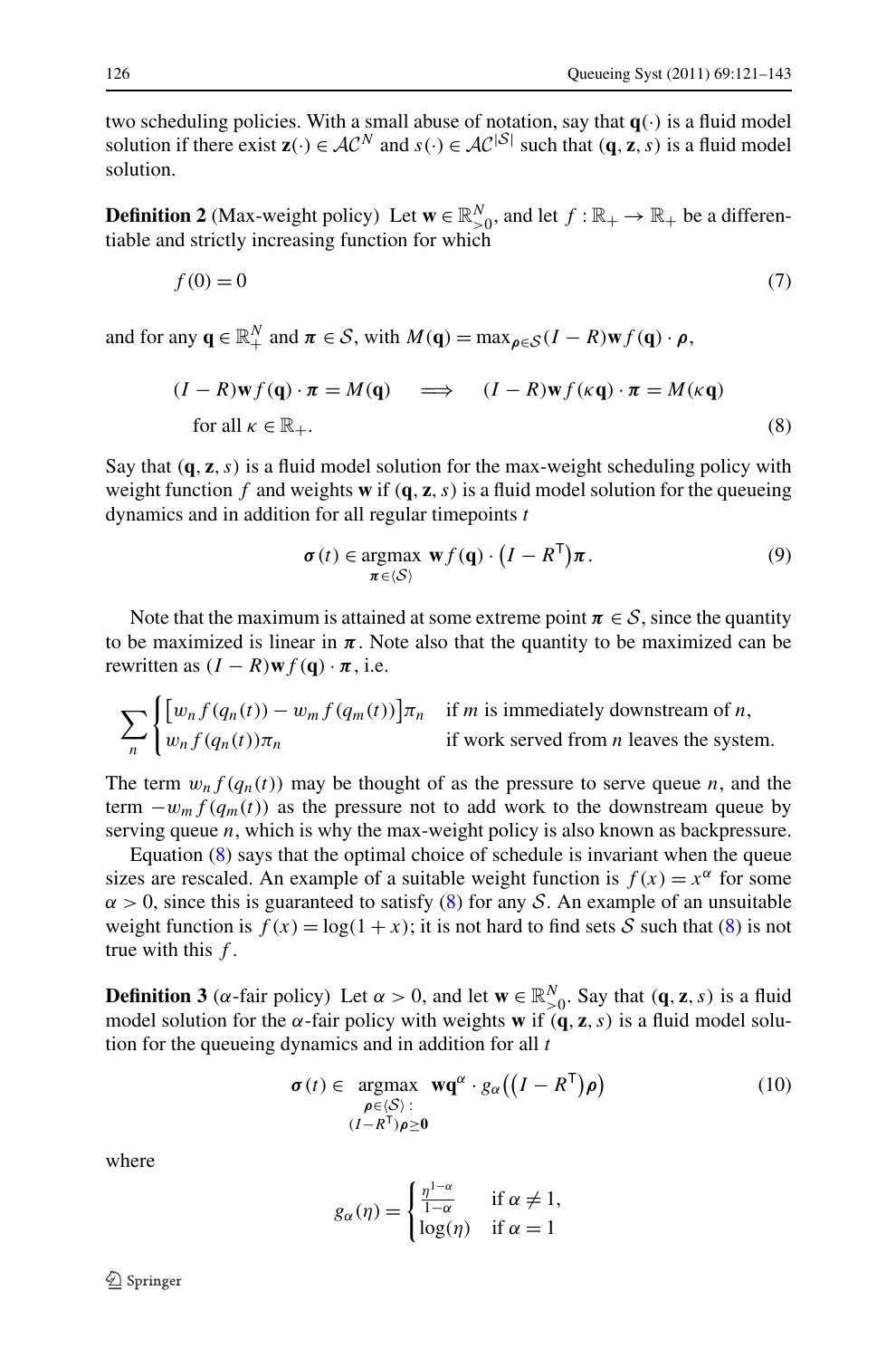with the added convention that  $q_n^{\alpha} g_{\alpha}(0)$  is equal to 0 if  $q_n = 0$  or if  $\alpha < 1$ , and equal to  $-\infty$  if  $q_n > 0$  and  $\alpha > 1$ .

It is shown in Sect. [6,](#page-16-0) Lemma [4,](#page-16-1) that the maximum is attained. Unlike the maxweight case, however, the maximum is not generally attained at an extreme point of  $\langle \mathcal{S} \rangle$ .

The optimization problem can be written more verbosely as follows: Given  $\rho \in \langle S \rangle$  let  $\rho^{\text{up}} = R^{\text{T}} \rho$ ; then  $\rho^{\text{up}}_n$  is the sum of  $\rho_m$  over the queues *m* directly upstream of *n*. Among all  $\rho \in \langle S \rangle$  such that  $\rho_n \ge \rho_n^{up}$  for all *n*, select one to maximize

$$
\sum_n w_n q_n^{\alpha} g_{\alpha} (\rho_n - \rho_n^{\rm up}).
$$

<span id="page-6-0"></span>The constraint  $\rho_n \ge \rho_n^{\text{up}}$  means that scheduler is not permitted to accumulate work in the middle of the network.

# <span id="page-6-1"></span>**3 Main result**

The main result of this paper is that queue sizes grow roughly like  $q(t) \approx t\hat{q}$  where **q**ˆ is the solution to a certain optimization problem, a different problem for each of the two scheduling policies we study. In this section we state the two optimization problems, and then the main result.

**Definition 4** (Max-weight growth rates) Consider a switched network with arrival rate  $\lambda \in \mathbb{R}^N_+$  running the max-weight policy, with weight function *f* and weights  $\mathbf{w} \in$  $\mathbb{R}^N_{>0}$ . Let  $\hat{\mathbf{q}}$  be the unique solution to the following optimization problem, which we call ALGP. (Lemma [1](#page-13-1) in Sect. [5](#page-13-0) shows that  $\hat{\mathbf{q}}$  is unique.) The optimization problem is

<span id="page-6-2"></span>minimize 
$$
L(\mathbf{r}) = \sum_{n} w_n \int_0^{r_n} f(x) dx
$$
 over  $\mathbf{r} \in$  FEAS,

where

$$
\text{FEAS} = \{ \mathbf{r} \in \mathbb{R}_+^N : \mathbf{r} \ge \lambda - (I - R^{\mathsf{T}}) \rho \text{ for some } \rho \in \langle S \rangle \}.
$$

**Definition 5** (*α*-fair growth rates) Consider a switched network with arrival rates *λ* ∈  $\mathbb{R}^N_+$ , running the *α*-fair policy, with *α* > 0 and weights **w** ∈  $\mathbb{R}^N_{>0}$ . Let  $\hat{\mathbf{q}}$  be the unique solution to the following optimization problem, which we call DEP. (Lemma [4](#page-16-1) in Sect. [6](#page-16-0) shows that it is unique.) The optimization problem is

minimize 
$$
H(\mathbf{q}) = \sum_{n} w_n \int_0^{q_n} \left(\frac{\lambda_n}{x} - 1\right)^{-\alpha} dx
$$
 over  $\mathbf{q} \in$  FEAS

 $\circledcirc$  Springer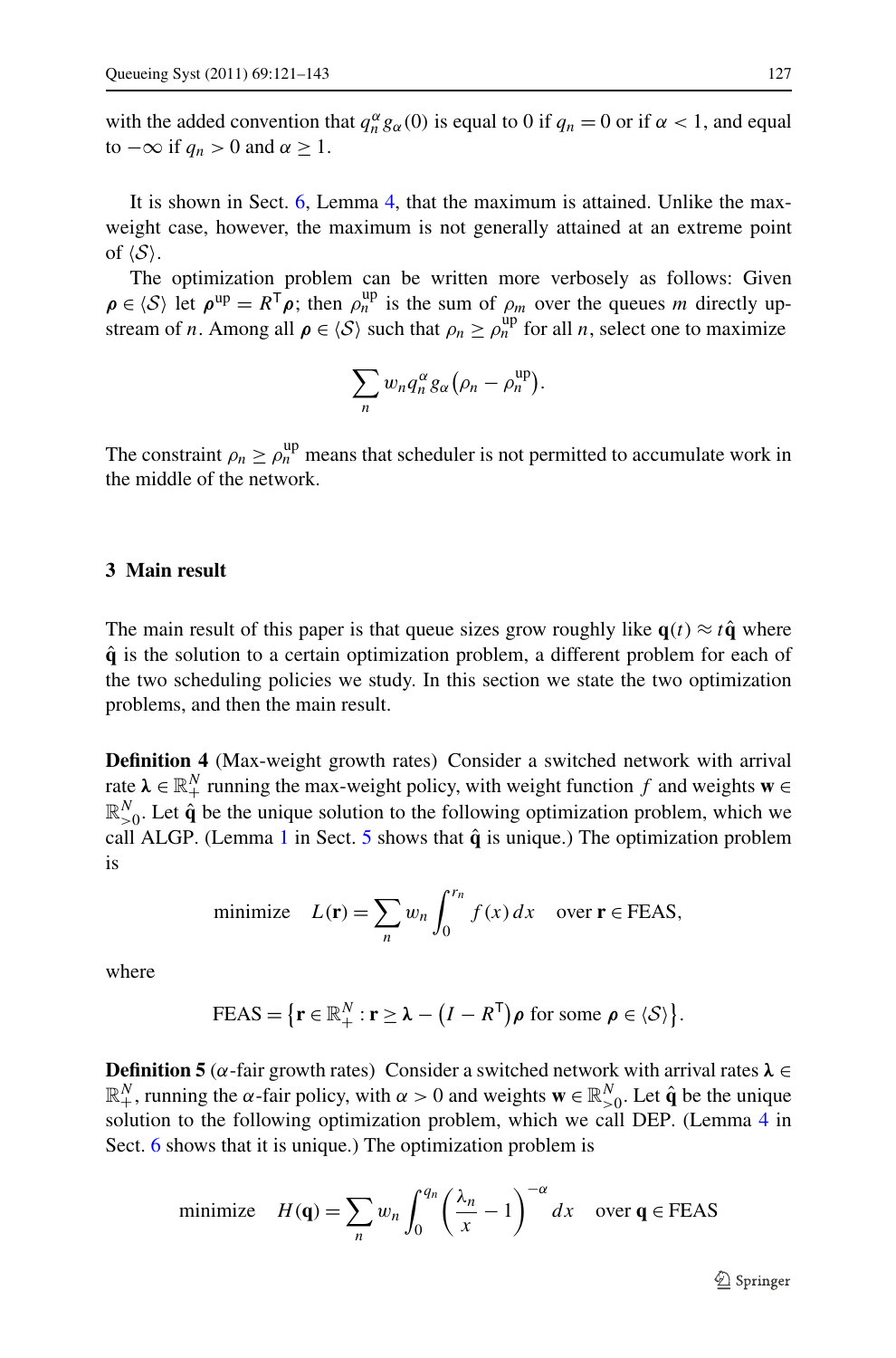with the convention that the objective is  $\infty$  if there is some *n* with  $q_n > \lambda_n$ , and terms with  $\lambda_n = q_n = 0$  contribute 0 to the sum. The feasible set is<sup>[2](#page-7-1)</sup>

<span id="page-7-3"></span>
$$
\text{FEAS} = \{ \mathbf{r} \in \mathbb{R}_+^N : \mathbf{r} \ge \lambda - (I - R^T) \rho \text{ for some } \rho \in \langle \mathcal{S} \rangle, \text{ and } r_n = 0 \text{ for all queues } n \text{ where } \lambda_n = 0 \}.
$$

We now state the main result. There are two versions, one for max-weight and one for *α*-fair.

<span id="page-7-4"></span>**Theorem 1** (Max-weight version) *Consider a switched network running the maxweight policy. Let*  $\mathbf{q}(t)$  *be any fluid model solution, and let*  $\hat{\mathbf{q}}$  *be as in Definition* [4](#page-6-1). *Then*  $\mathbf{q}(t)/t \to \hat{\mathbf{q}}$  *as*  $t \to \infty$ . *Furthermore*, *for any*  $c > 0$  *the convergence is uniform over the set of fluid model solutions for which*  $|\mathbf{q}(0)| \leq c$ . *Furthermore, if*  $\mathbf{q}(0) = \mathbf{0}$ *then*  $q(t) = t\hat{q}$ .

**Theorem 2** (*α*-fair version) *Consider a switched network running the α-fair policy*. *Let* **q***(t) be any fluid model solution satisfying*

<span id="page-7-2"></span>
$$
q_n(0) = 0 \quad \text{if } \lambda_n = 0,\tag{11}
$$

<span id="page-7-0"></span>*and let*  $\hat{\mathbf{q}}$  *be as in Definition* [5.](#page-6-2) *Then*  $\mathbf{q}(t)/t \to \hat{\mathbf{q}}$  *as*  $t \to \infty$ . *Furthermore, for any c >* 0 *the convergence is uniform over the set of fluid model solutions satisfying* [\(11](#page-7-2)) *for which*  $|{\bf q}(0)| \le c$ . *Furthermore*, *if*  ${\bf q}(0) = {\bf 0}$  *then*  ${\bf q}(t) = t{\bf \hat{q}}$ .

# **4 Applications**

<span id="page-7-1"></span>In this section we give several applications of our main result. We start in Sect. [4.1](#page-8-0) with a stylized toy model of a web data center, to illustrate congestion collapse and to show how revenue can be maximized by using max-weight scheduling with appropriate weights. In Sect. [4.2](#page-9-0) we summarize the model of an input-queued switch introduced by Dai and Prabhakar [[5\]](#page-22-0), and in Sect. [4.3](#page-10-0) give explicit calculations for congestion collapse in a  $2 \times 2$  switch running max-weight. In Sect. [4.4](#page-11-0) we generalize these two examples, and show that max-weight gets arbitrarily close to optimal throughput for any switched network, by choosing an appropriate weight function. Finally in Sect. [4.5](#page-12-0) we describe the model for  $\alpha$ -fair sharing of bandwidth in the Internet.

<sup>&</sup>lt;sup>2</sup>We have deliberately reused the name FEAS, even though it is defined differently for max-weight and for *α*-fair. We will also reuse the name ALGP for an optimization problem used in the proofs for the *α*-fair policy, similar to ALGP in Definition [4.](#page-6-1) We are reusing names like this since there are substantial parts of the proofs which are nearly identical for max-weight and for *α*-fair, differing only in which version of FEAS and ALGP they refer to.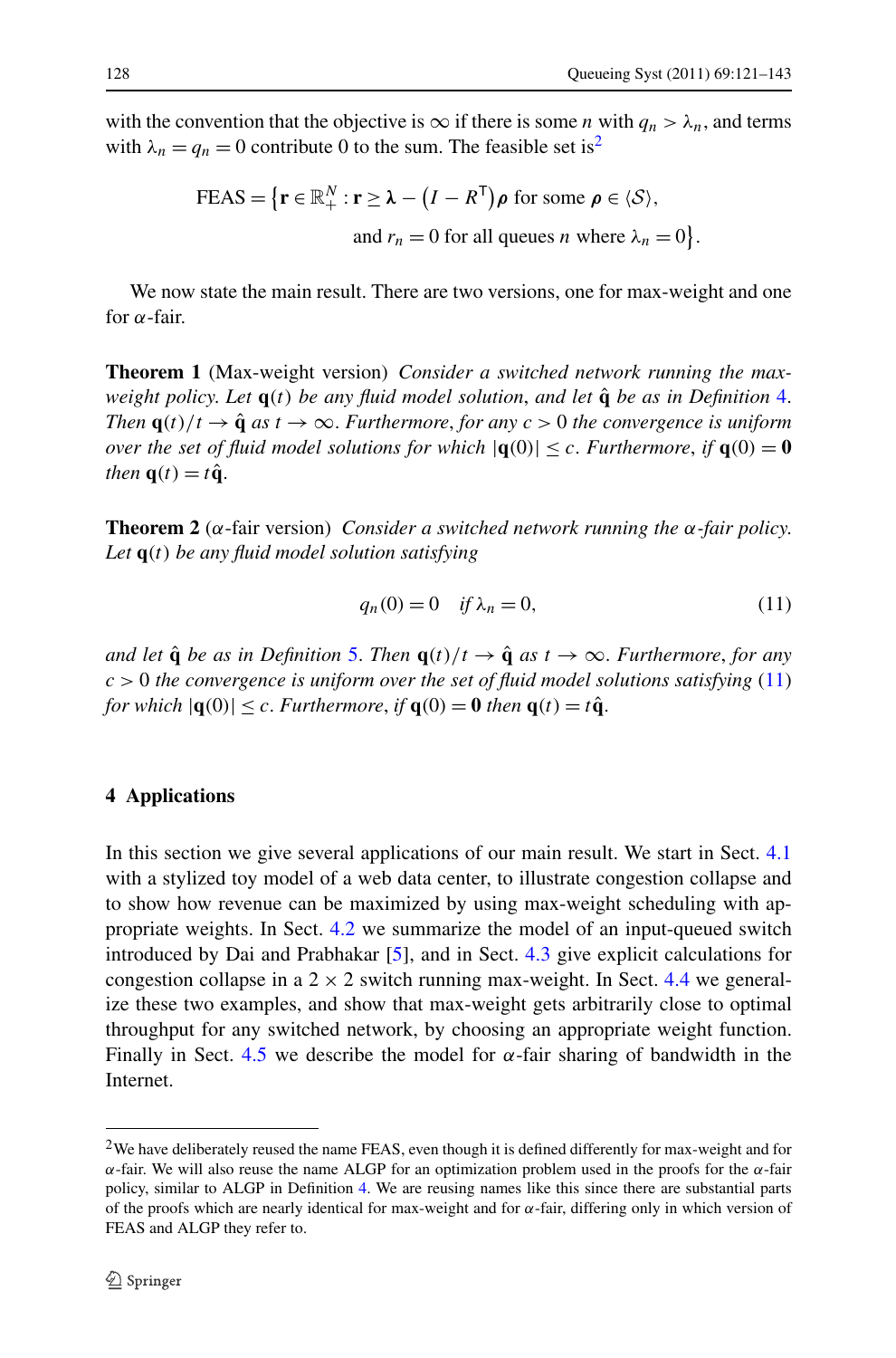**Fig. 1** Nodes *A*, *B* and *C* have

at  $n \geq 2$ , the

node *E*

<span id="page-8-1"></span>

<span id="page-8-2"></span>

<span id="page-8-0"></span>**Fig. 2** Two examples of congestion collapse. Figure (**a**) shows revenue as a function of load, for the data center example in Sect. [4.1,](#page-8-0) when running the max-weight algorithm with weight function  $f(q) = q^{\alpha}$ . Figure (**b**) shows throughput as a function of load, for the  $2 \times 2$  input-queued switch in Sect. [4.3,](#page-10-0) when running either *α*-fair scheduling or max-weight scheduling with weight function  $f(q) = q<sup>α</sup>$ 

#### 4.1 Congestion collapse in a data center

A data center consists of a network of machines, some of them running web server software, some running database software. A page request from an outside user is first directed to a web server machine, which may then trigger internal requests to several database machines, each of which may itself trigger further internal requests. In order to provide a complete response to the page request, all of these internal requests need to be served.

Figure [1](#page-8-1) depicts a toy example of a data center which handles three types of page request, each of which needs to be processed at a web server (*A*, *B* or *C*) and also at database machines (*D* and *E*). It is easy to see how congestion collapse might occur: if both database machines are overloaded, then machine *E* could expend service on £5 jobs only for them to be dropped when they reach machine *D*. That service would have been better spent on £4 jobs. A real example of a distributed database exhibiting congestion collapse is given in [[12](#page-22-6)].

In a data center, some requests may be more valuable than others, and so maximizing revenue may be a more natural goal than maximizing throughput. Suppose in this example that the data center earns £6 when it completely serves a request labelled £6, i.e. when the request has been served by both *A* and *D*, and similarly for the other request classes. Instead of congestion collapse, the concern is now revenue collapse. What scheduling algorithms at *D* and *E* can avoid this?

To be concrete, suppose *A*, *B* and *C* forward requests immediately, and let there be four queues, one for each request class at each database machine, call them  $q_{D5}$ ,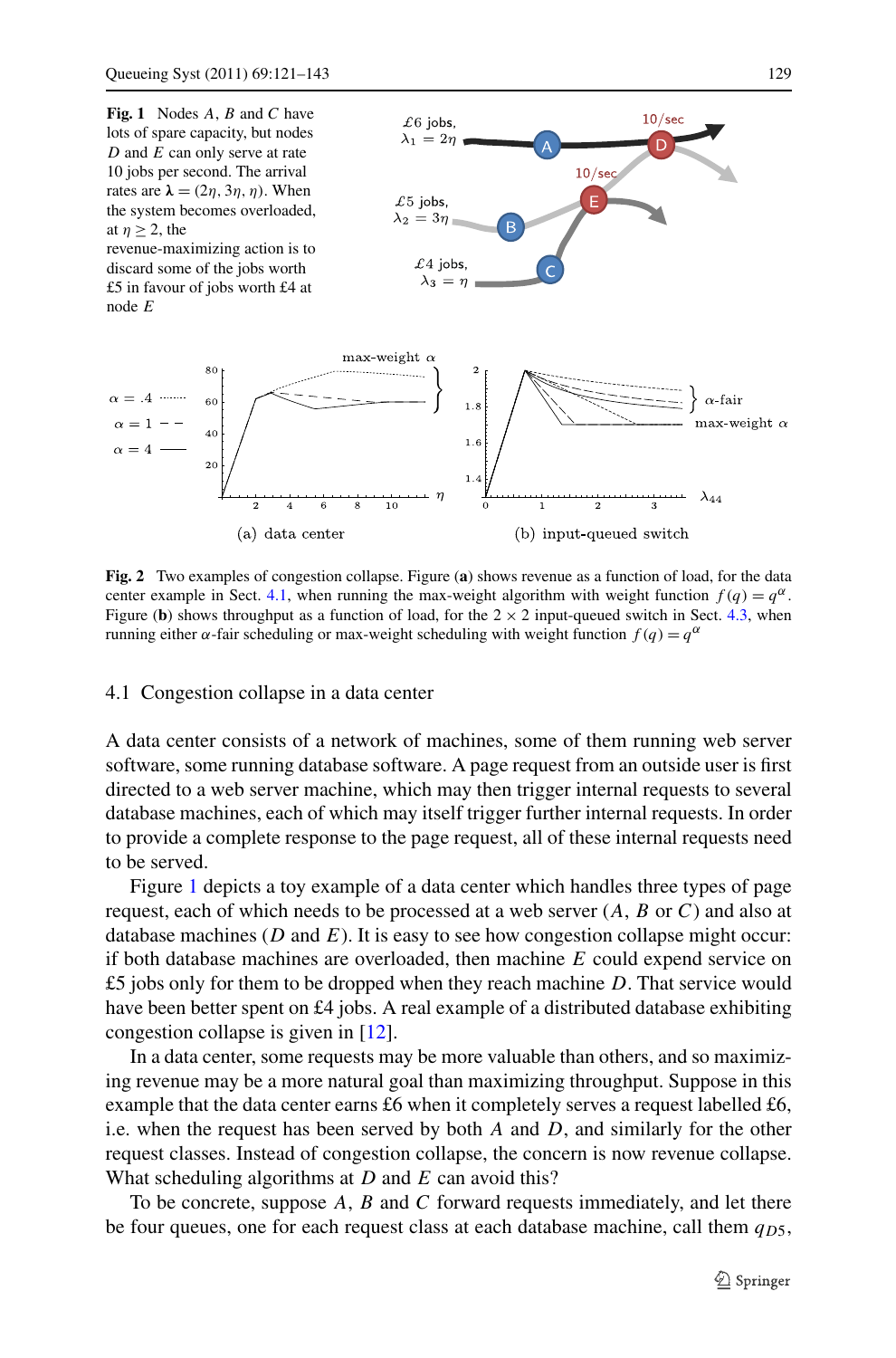$q_{D6}$ ,  $q_{E4}$  and  $q_{E5}$ . Revenue earned by time *t* is equal to the total potential revenue brought by arriving requests, minus revenue not earned because requests have not yet left the system. Therefore, in order to maximize revenue, we want to

<span id="page-9-1"></span>minimize 
$$
6q_{D6} + 5(q_{E5} + q_{D5}) + 4q_{E4}
$$
. (12)

Suppose we run max-weight with weight function  $f(q) = q^{\alpha}, \alpha > 0$ , and let the weight of each queue be the revenue associated with requests in that queue. Under this policy, machine  $E$ , for example, when it is ready to serve a new request, will serve  $q_{E5}$  if  $5q_{E5}^{\alpha} - 5q_{D5}^{\alpha} > 4q_{E4}^{\alpha}$ , it will serve  $q_{E4}$  if the inequality is reversed, and its choice is arbitrary if the two are equal. Theorem [1](#page-7-3) says that when the system is overloaded, the queue sizes grow like  $q(t) = t\hat{q}$ , where  $\hat{q}$  solves the optimization problem

minimize 
$$
\frac{1}{1+\alpha} \left(6r_{D6}^{1+\alpha} + 5\left(r_{E5}^{1+\alpha} + r_{D5}^{1+\alpha}\right) + 4r_{E4}^{1+\alpha}\right)
$$

over all feasible growth rates **r***.*

Figure [2](#page-8-2)(a) shows revenue rate as a function of *η*, for three different values of  $α$ , obtained by numerically solving this optimization. The highest possible revenue rate is £100, achievable for  $n > 10$ .

<span id="page-9-0"></span>If we choose  $\alpha \approx 0$ , then the objective function that defines  $\hat{\mathbf{q}}$  is very close to the equation for lost revenue, [\(12](#page-9-1)), so the max-weight policy is very close to revenuemaximizing. (This is made precise in Sect. [4.4](#page-11-0).) In effect, information about downstream congestion is propagated upstream by means of queue sizes, telling upstream nodes to hold back work which will not be able to be served downstream. The maxweight policy does not need to estimate arrival rates in order to achieve this: its actions are based purely on queue size.

## 4.2 Fluid model for an input-queued switch

Dai and Prabhakar [\[5](#page-22-0)] introduced a fluid model for input-queued switches running max-weight. A switch is the core of an Internet router, and the input-queued architecture is commercially popular. We will now describe the stochastic model, and their fluid model, and explain how it relates to ours, and how to interpret our main result in the original stochastic system.

Consider a collection of  $N = M^2$  queues operating in slotted time; in this application it is most natural to consider the queue lengths to be a matrix in  $\mathbb{R}^{M \times M}_{+}$  rather than a vector in  $\mathbb{R}^N_+$ . At the beginning of each timeslot, a (random) integer number of packets arrive, and there may be arrivals to any queue. Then a service action  $\pi$  is chosen from the set  $S \subset \{0, 1\}^{M \times M}$  consisting of all *M*! permutation matrices. During the timeslot,  $\pi$  is the offered service to each queue, and served work leaves the system at the end of the timeslot. The natural questions are what scheduling policy should be used, and what the resulting performance of the system is. Dai and Prabhakar [\[5](#page-22-0)] analyse the stability of two different policies, one of which is the max-weight policy with weights  $\mathbf{w} = \mathbf{1}$  and weight function  $f(q) = q$ , which is our focus here.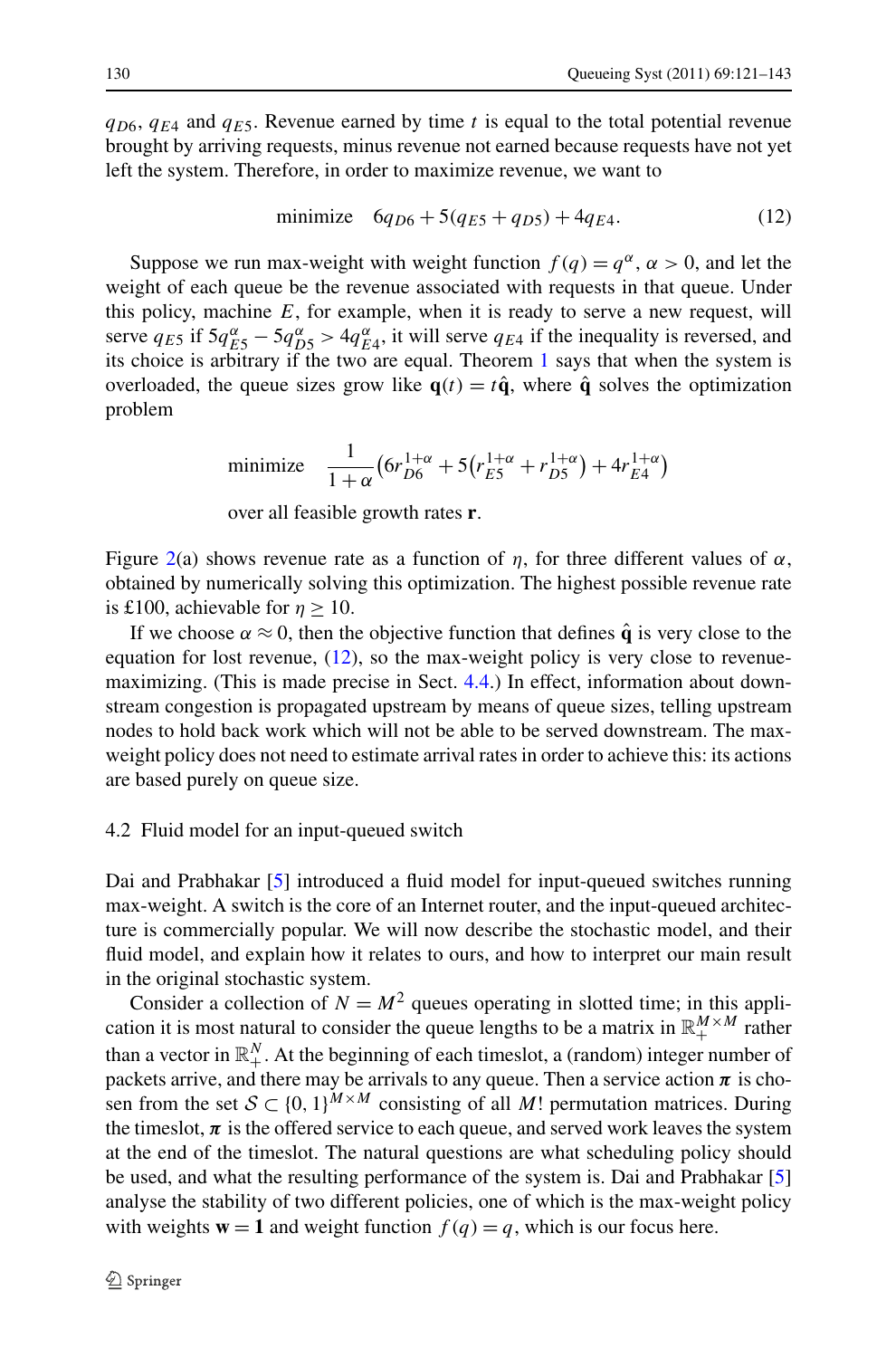Let  $\mathbf{Q}(t)$  be the matrix of queue sizes at timeslot  $t \in \mathbb{N}$ , let  $S_{\pi}(t)$  be the total number of timeslots up to and including t in which action  $\pi$  has been chosen, and let  **be the number of departures from each queue by the end of timeslot** *t***. Extend** these to be continuous functions of  $t \in \mathbb{R}_+$  by polygonalization, and define fluidscaled versions  $\mathbf{q}^r(t) = \mathbf{Q}(rt)/r$  etc. Any weak limit as  $r \to \infty$  of these processes is called a fluid limit. It is shown in [[5\]](#page-22-0) that every fluid limit satisfies the following fluid model:

$$
\mathbf{q}(t) = \mathbf{q}(0) + \lambda t - \mathbf{d}(t) \ge \mathbf{0},
$$
  
\n
$$
\dot{d}_{ij}(t) = \sum_{\pi \in S} \pi_{ij} \dot{s}_{\pi}(t), \quad \text{if } q_{ij}(t) > 0,
$$
  
\n
$$
s_{\pi}(\cdot) \text{ is non-decreasing, and } \sum_{\pi \in S} s_{\pi}(t) = t,
$$
  
\n
$$
\dot{s}_{\pi}(t) = 0 \quad \text{if } \pi \cdot \mathbf{q}(t) < \max_{\rho \in S} \rho \cdot \mathbf{q}(t).
$$

By rewriting these equations in terms of the cumulative idleness process **z***(t)* rather than the cumulative departure process  $\mathbf{d}(t) = \sum_{\pi} s_{\pi}(t)\pi - \mathbf{z}(t)$ , and adding the natural constraint  $\mathbf{d}(t) \geq 0$ , we obtain our fluid model equations ([2\)](#page-4-0)–[\(6](#page-4-1)) and ([9\)](#page-5-1), with routing matrix  $R = 0$ . The general fluid equations, including multihop and arbitrary weight functions, but restricted to weights  $w = 1$ , are described by e.g. [\[15](#page-22-10)].

Theorem [1](#page-7-3) says that, if  $q(0) = 0$ , then the unique solution to the fluid model equations is  $\mathbf{q}(t) = t\hat{\mathbf{q}}$ . Therefore every fluid limit point of the sequence  $\mathbf{Q}(r)/r$  is equal to  $\hat{\mathbf{q}}$ , hence  $\mathbf{Q}(r)/r \to \hat{\mathbf{q}}$  almost surely.

<span id="page-10-0"></span>To our knowledge, no one has studied input-queued switches running the *α*-fair algorithm. We conjecture that the *α*-fair fluid dynamics are obtained as the fluid limit of the following algorithm: (1) each timeslot *t*, compute  $\sigma(t) \in \langle S \rangle$  to solve ([10\)](#page-5-2), then (2) write  $\sigma(t)$  as a convex combination of elements of S,  $\sigma(t) = \sum_{\pi} x_{\pi} \pi$ , then (3) pick some service action at random, with the probability of choosing *π* equal to  $x_{\pi}$ . The service actions at each timeslot must be chosen independently, conditional on the queue sizes.

## 4.3 Congestion collapse in a  $2 \times 2$  input-queued switch

Here is a worked example demonstrating congestion collapse in an input-queued switch. We have already seen congestion collapse in the multihop data center example, but this example shows that congestion collapse can also happen in a single-hop network. In essence, the scheduler is 'tricked' into choosing a bad combination of queues to serve.

Let the queue sizes of the four queues in a  $2 \times 2$  input-queued switch be  $q_{11}$ , *q*12, *q*21, *q*22. The two possible service actions are "serve queues *(*11*)* and *(*22*)*" and "serve queues *(*12*)* and *(*21*)*". The max-weight policy is to serve queues *(*11*)* and *(*22*)* if *q*<sup>11</sup> + *q*<sup>22</sup> *> q*<sup>12</sup> + *q*21, to serve queues *(*12*)* and *(*21*)* if *q*<sup>11</sup> + *q*<sup>22</sup> *< q*<sup>12</sup> + *q*21, and to choose randomly if there is equality. Let the arrival rate vector be

$$
\lambda = \begin{pmatrix} 0.7 & 0.3 \\ 0.3 & \lambda_{22} \end{pmatrix}.
$$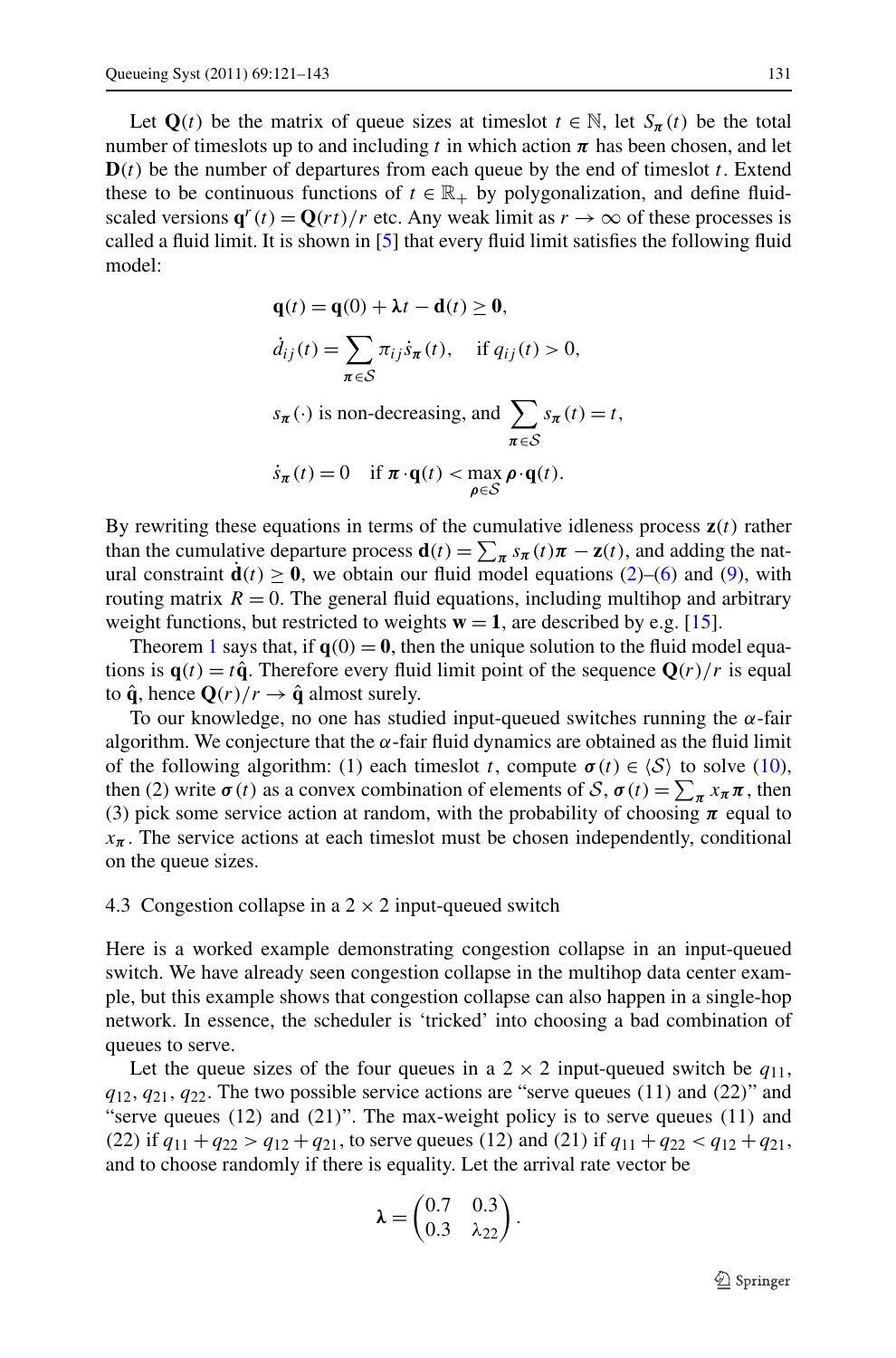Theorem [1](#page-7-3) says that queue sizes grow linearly,  $q(t) = t\hat{q}$  where  $\hat{q}$  is specified in Def-inition [4](#page-6-1). Therefore the cumulative departure process is  $\mathbf{d}(t) = \lambda t - \mathbf{q}(t) = (\lambda - \hat{\mathbf{q}})t$ and so the throughput, i.e. the instantaneous net departure rate, is

throughput = 
$$
\dot{\mathbf{d}}(t) \cdot \mathbf{1} = (\lambda - \hat{\mathbf{q}}) \cdot \mathbf{1}
$$
.

After calculating  $\hat{\mathbf{q}}$  as specified in Definition [4,](#page-6-1) we find

throughput = 
$$
\begin{cases} 1.3 + \lambda_{22} & \text{if } \lambda_{22} \le 0.7, \\ 2 - (\lambda_{22} - 0.7)/3 & \text{if } 0.7 \le \lambda_{22} \le 1.6, \\ 1.7 & \text{if } \lambda_{22} \ge 1.6. \end{cases}
$$

This shows that an increase in offered load beyond  $\lambda_{22} > 0.7$  can lead to a loss in throughput. Suppose instead we use the generalized max-weight policy with weight function  $f(q) = q^{\alpha}, \alpha > 0$ . In other words, we use the policy "serve queues (11) and (22) if  $q_{11}^{\alpha} + q_{22}^{\alpha} > q_{12}^{\alpha} + q_{21}^{\alpha}$ , and serve queues (12) and (21) if  $q_{11}^{\alpha} + q_{22}^{\alpha} <$  $q_{12}^{\alpha} + q_{21}^{\alpha}$ ". Now the throughput is

throughput = 
$$
\begin{cases} 1.3 + \lambda_{22} & \text{if } \lambda_{22} \le 0.7, \\ 2 - (\lambda_{22} - 0.7)/(1 + 2^{1/\alpha}) & \text{if } 0.7 \le \lambda_{22} \le 1 + 0.3 \times 2^{1/\alpha}, \\ 1.7 & \text{if } \lambda_{22} \ge 1 + 0.3 \times 2^{1/\alpha}. \end{cases}
$$

This shows that, for any  $\lambda_{22} > 0.7$ , the throughput increases to its maximum possible value, namely 2, as  $\alpha$  decreases to 0.

The  $\alpha$ -fair policy described in the previous section is to choose the action "serve" queues *(*11*)* and *(*22*)*" with probability

$$
\frac{(q_{11}^{\alpha}+q_{22}^{\alpha})^{1/\alpha}}{(q_{11}^{\alpha}+q_{22}^{\alpha})^{1/\alpha}+(q_{12}^{\alpha}+q_{21}^{\alpha})^{1/\alpha}}.
$$

<span id="page-11-0"></span>The throughput for this algorithm can be calculated explicitly, with some work. As with max-weight, throughput increases up to  $\lambda_{22} = 0.7$  and thereafter it decreases, converging to 1.7 as  $\lambda_{22} \rightarrow \infty$ . Throughputs for both algorithms, for  $\alpha \in \{.4, 1, 4\}$ , are shown in Fig.  $2(b)$  $2(b)$ .

## <span id="page-11-1"></span>4.4 Near-optimality of max-weight policy

In both examples, the data center in Sect. [4.1](#page-8-0) and the input-queued switch in Sect. [4.3](#page-10-0), we saw that the max-weight policy with weight function  $f(q) = q^{\alpha}$  has useful properties as  $\alpha \to 0$ . We now make a general statement about near-optimality of maxweight for any switched network.

**Theorem 3** *Consider a switched network with N queues, and let*  $\mathbf{v} \in \mathbb{R}_+^N$  *be some vector of weights*. *Let the queues start empty*. *Pick α >* 0, *and let* **q***(t) be the fluid model solution for the max-weight algorithm with weight function*  $f(q) = q^{\alpha}$  *and*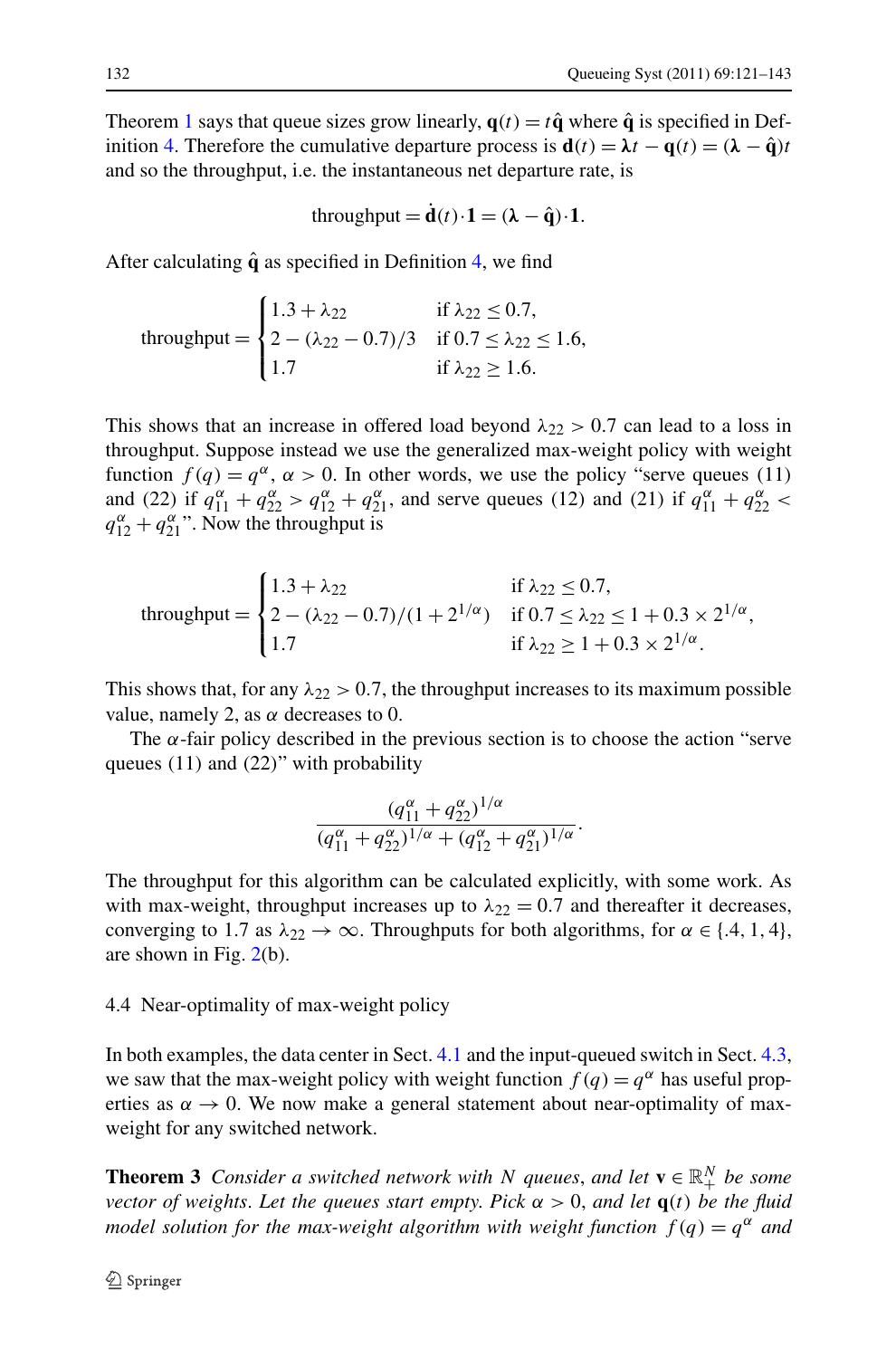*weight vector*  $\mathbf{w} = \mathbf{v}^{1+\alpha}$ . *Also, let*  $\mathbf{r}(t)$  *be a fluid model solution for the queueing dynamics*, *for any scheduling algorithm*. *Then*

$$
\mathbf{v} \cdot \mathbf{q}(t) \leq N^{\alpha/(1+\alpha)} \mathbf{v} \cdot \mathbf{r}(t).
$$

The constant factor  $N^{\alpha/(1+\alpha)}$  can be made arbitrarily close to 1 by choosing  $\alpha$  sufficiently small. In Sect. [4.1](#page-8-0), maximum revenue is achieved by a scheduling policy that minimizes  $\mathbf{v} \cdot \mathbf{r}(t)$ , where  $v_n$  is the revenue earned when a job in queue *n* eventually leaves the network. In Sect. [4.3](#page-10-0), maximum throughput is achieved by a scheduling policy that minimizes  $1 \cdot r(t)$ . Thus, in both these examples, max-weight scheduling (with the above choice of weights, and with  $\alpha$  sufficiently small) is near-optimal.

*Proof* First we argue that  $\mathbf{r}(t)/t \in \text{FEAS}$ , where FEAS is given in Definition [4](#page-6-1). From [\(2](#page-4-0)), and using the fact that **z**( $\cdot$ ) starts at **0** and is increasing by [\(4](#page-4-2)), **r**(*t*)  $\geq \lambda t - (I R^{\mathsf{T}}\sum_{\pi} \pi s_{\pi}(t)$ . Dividing by t,  $\mathbf{r}(t)/t \geq \lambda t - (I - R^{\mathsf{T}})\rho$  where  $\rho = \sum_{\pi} \pi s_{\pi}(t)/t$ , and  $\rho \in \langle S \rangle$  by ([3\)](#page-4-3). Hence  $\mathbf{r}(t)/t \in \text{FEAS}$ .

Now, by Theorem [1](#page-7-3),  $q(t) = t\hat{q}$  where  $\hat{q}$  solves the optimization problem

<span id="page-12-1"></span>minimize 
$$
\mathbf{w} \cdot \mathbf{r}^{1+\alpha}
$$
 over  $\mathbf{r} \in$  FEAS.

Since  $\mathbf{r}(t)/t \in \text{FEAS}$ , we deduce

$$
\mathbf{w} \cdot (\mathbf{q}(t)/t)^{1+\alpha} \le \mathbf{w} \cdot (\mathbf{r}(t)/t)^{1+\alpha}.
$$
 (13)

It is a standard result about norms, from Hölder's inequality and Jensen's inequality, that for any  $\mathbf{x} \in \mathbb{R}_+^N$  and  $\beta > 1$ ,

$$
\frac{1}{N^{1-1/\beta}}\mathbf{x}\cdot \mathbf{1} \leq (\mathbf{x}^{\beta}\cdot \mathbf{1})^{1/\beta} \leq \mathbf{x}\cdot \mathbf{1}.
$$

<span id="page-12-0"></span>Multipling each side of [\(13](#page-12-1)) by  $t^{1+\alpha}$  and applying the standard result about norms with  $\beta = 1 + \alpha$ , first with  $x_n = w_n^{1/(1+\alpha)} q_n(t)$  then with  $x_n = w_n^{1/(1+\alpha)} r_n(t)$ ,

$$
\frac{1}{N^{\alpha/(1+\alpha)}} \mathbf{w}^{1/(1+\alpha)} \cdot \mathbf{q}(t) \leq (\mathbf{w} \cdot \mathbf{q}(t)^{1+\alpha})^{1/(1+\alpha)}
$$
  
 
$$
\leq (\mathbf{w} \cdot \mathbf{r}(t)^{1+\alpha})^{1/(1+\alpha)} \leq \mathbf{w}^{1/(1+\alpha)} \cdot \mathbf{r}(t).
$$

Rewriting in terms of  $\mathbf{v} = \mathbf{w}^{1/(1+\alpha)}$  we obtain the result.

#### 4.5 Fluid model and congestion collapse for bandwidth sharing

Roberts and Massoulie [[14\]](#page-22-15) introduced a model for bandwidth sharing in the Internet. They took there to be a finite set *J* of links, and for each link *j* an associated capacity  $C_j \geq 0$ , and a finite set  $R = \{r_1, \ldots, r_N\}$  of routes where each route  $r_n$  is a subset of *J*. At every instant in time *t*, there is a certain number  $x_n(t)$  of active flows on link *n*. These flows receive service at a certain rate, which depends only on the number of active flows: let  $\sigma_n^*(\mathbf{x})/x_n$  be the service rate for each flow on route *n* when **x** gives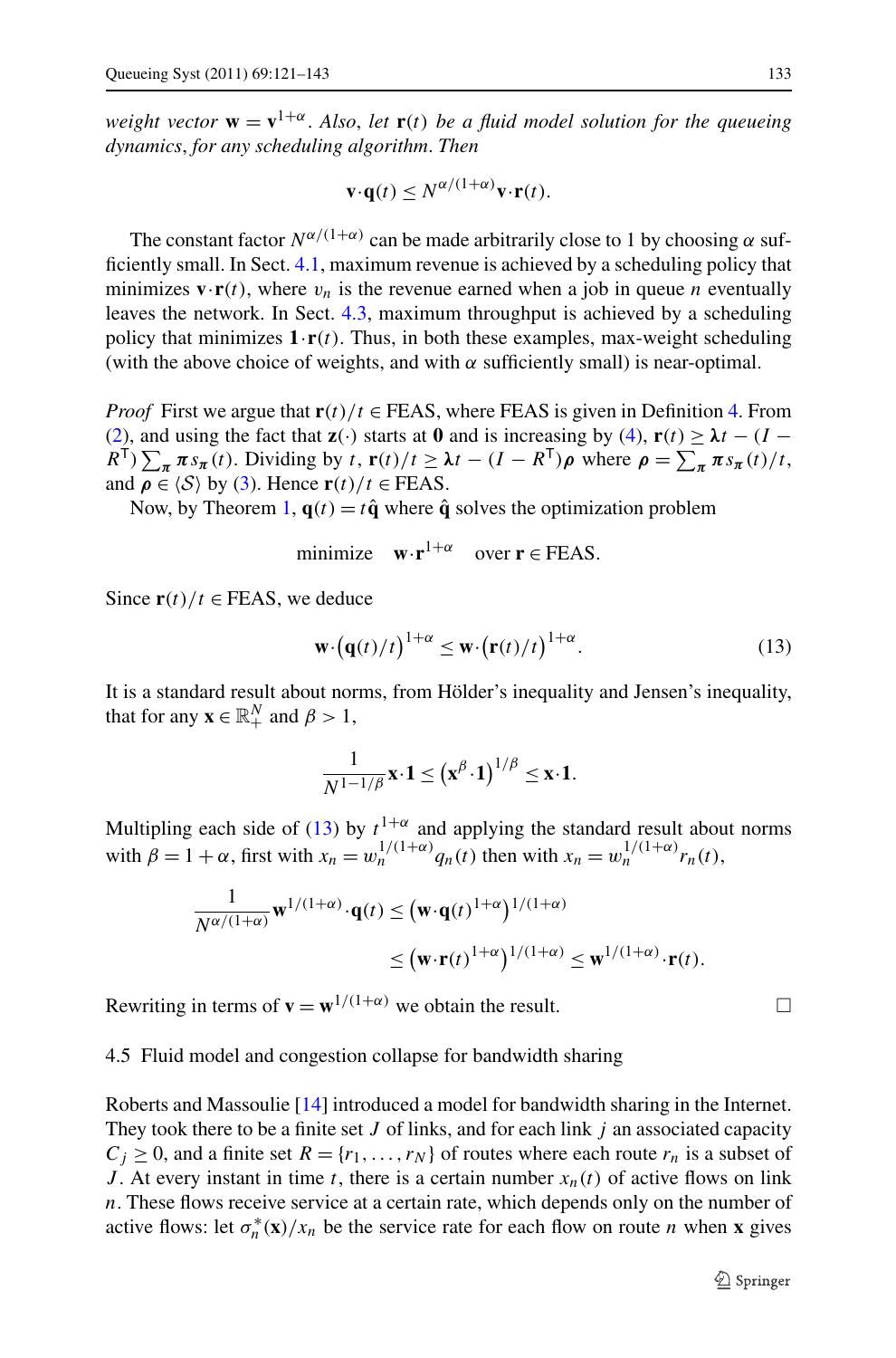the number of active flows on each link. We can think of the Internet's congestion control policy (TCP) as selecting a particular service rate vector  $\sigma^*(\mathbf{x})$  that satisfies the capacity constraint  $A\sigma^*(\mathbf{x}) \leq C$  where  $A_{in} = 1_{i \in \mathbb{F}_n}$ . Let S be the set of extreme points of  $\{\rho \in \mathbb{R}^N_+ : A\rho \le C\}$ , of which there are finitely many; then the constraint can be written  $\sigma^*(\mathbf{x}) \in \langle \mathcal{S} \rangle$ .

Kelly and Williams [\[11](#page-22-4)] introduced fluid model equations for this system for the case that flow sizes have an exponential distribution, say with mean  $1/\mu_n$  on route *n*, new flows arrive on route  $r_n$  as a Poisson process  $\lambda_n \mu_n$ , and where the service rate vector is chosen to be  $\alpha$ -fair. If we rewrite their equations in terms of  $q_n(t)$  =  $x_n(t)/\mu_n$ , we obtain ([2](#page-4-0))–[\(6](#page-4-1)) and ([10\)](#page-5-2). The bandwidth-sharing model corresponds to a single-hop switched network, i.e.  $R = 0$ . The fluid model has been generalized to allow for general distributions for flow size  $[8]$  $[8]$ , but this is a level of generality which we do not address in this paper.

Egorova et al. [\[6](#page-22-13)] have studied overload in the bandwidth-sharing model, under the  $\alpha$ -fair policy. They allow general flow size distributions. They formulate an optimization problem, 'Problem Q', upon which we based our optimization problem DEP in Definition [5.](#page-6-2) They prove that this optimization problem has a unique solution  $\hat{\mathbf{q}}$ , and that  $\mathbf{q}(t) = \hat{\mathbf{q}}t$  is a feasible solution to the fluid model dynamics, and that it is the unique fluid model solution with linear trajectories (but they do not prove that it is the unique fluid model solution, whereas we do).

<span id="page-13-0"></span>We have investigated various examples numerically and seen congestion collapse, as well as convergence to optimal throughput as  $\alpha \rightarrow 0$ . However, we do not have any general results along the lines of Theorem [3.](#page-11-1)

# <span id="page-13-1"></span>**5 Proofs for the max-weight policy**

The proof consists of Lemma [1](#page-13-1) showing that **q**ˆ is unique, Lemma [2](#page-13-2) showing that **q**(*t*)/*t* ∈ FEAS for any fluid model solution **q**(⋅), Lemma [3](#page-14-0) showing that the function  $L(\cdot)$  appearing in ALGP is a Lyapunov function, and finally a proof of the main theorem.

#### **Lemma 1** *For the network specified in Definition* [4](#page-6-1), ALGP *has a unique solution*.

<span id="page-13-2"></span>*Proof* The set FEAS is certainly non-empty; pick any **r**<sup>∗</sup> ∈ FEAS. The solution to ALGP must be at least as good as **r**∗, so we may as well restrict the optimization to be over  $D = \{r \in FEAS : L(r) \leq L(r^*)\}$ . Since f is  $\geq 0$  and strictly increasing,  $L(\mathbf{r}^*) \leq N |\mathbf{r}^*| f(|\mathbf{r}^*|) < \infty$  and  $L(\mathbf{r}) \to \infty$  as  $|\mathbf{r}| \to \infty$ ; therefore *D* is bounded. It is easy to check that  $D$  is also closed and convex. The objective function is strictly convex, since  $f$  is  $\geq 0$  and strictly increasing and  $\mathbf{w} > \mathbf{0}$  componentwise. Since the optimization is of a strictly convex function over a closed, convex, bounded domain, there is a unique optimum.  $\Box$ 

**Lemma 2** *For any fluid model solution of the queue dynamics with arrival rate λ*, **q** $(t)/t$  ∈ FEAS *for all*  $t > 0$ .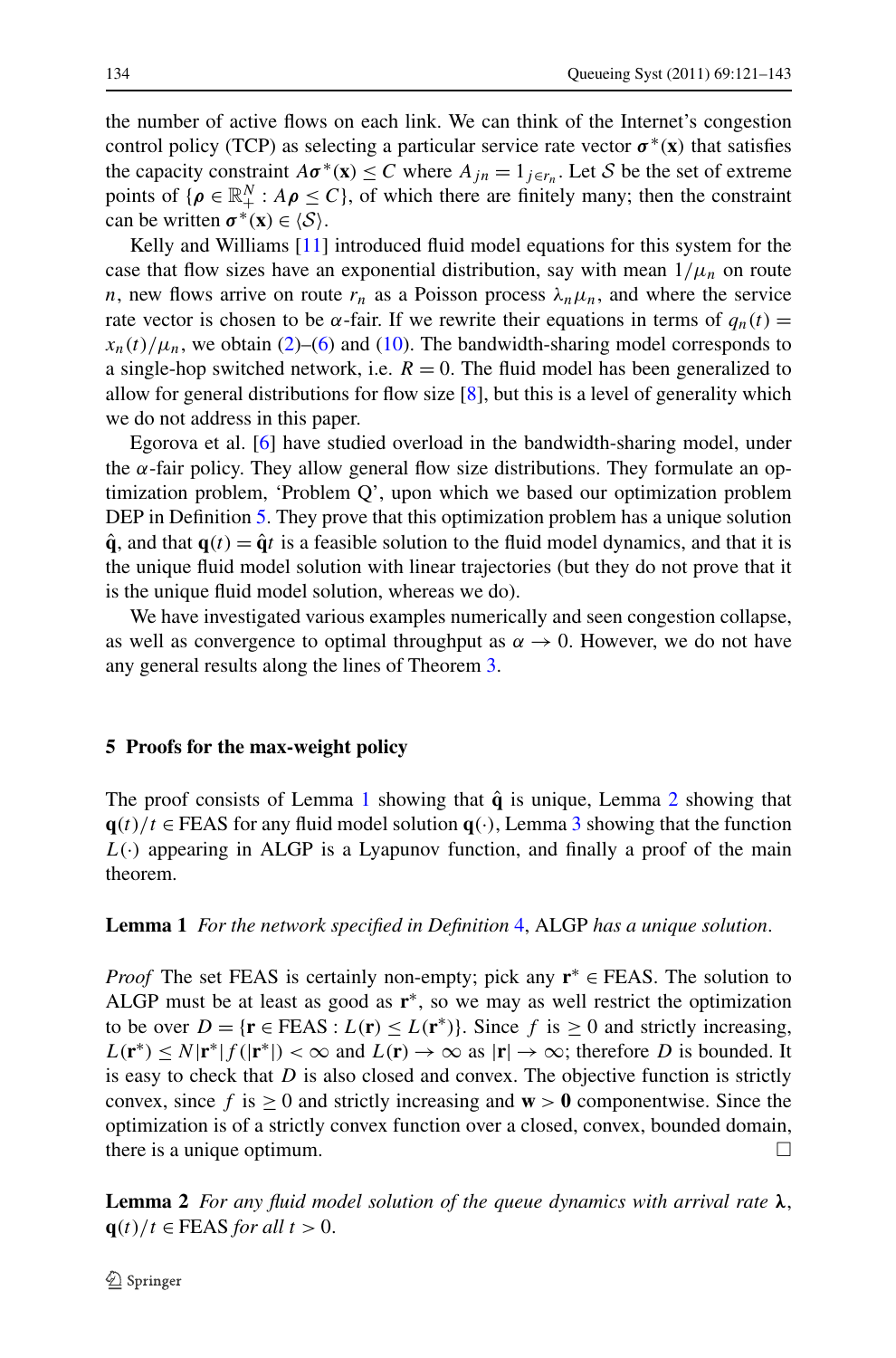<span id="page-14-0"></span>*Proof* Let  $\mathbf{q}(\cdot)$  be any fluid model solution. From ([2\)](#page-4-0), and using the fact that  $\mathbf{z}(\cdot)$  is increasing by ([4\)](#page-4-2) and starts at **0**,  $\mathbf{q}(t) \geq \lambda t - (I - R^{\mathsf{T}}) \sum_{\pi} \pi s_{\pi}(t)$ . Dividing by *t*, **q**(*t*)/*t* ≥  $\lambda t$  − (*I* − *R*<sup>T</sup>) $\rho$  where  $\rho = \sum_{\pi} \pi s_{\pi}(t)/t$ , and  $\rho \in \langle S \rangle$  by [\(3](#page-4-3)).  $\Box$ 

**Lemma 3** *For the network specified in Definition* [4](#page-6-1),

<span id="page-14-1"></span>
$$
t\frac{d}{dt}L\left(\frac{\mathbf{q}(t)}{t}\right)\leq L(\hat{\mathbf{q}})-L\left(\frac{\mathbf{q}(t)}{t}\right)\leq 0.
$$

*Proof* For the first inequality, the drift we want to bound is

$$
t\frac{d}{dt}L\left(\frac{\mathbf{q}(t)}{t}\right) = \mathbf{w}f\left(\frac{\mathbf{q}(t)}{t}\right)\cdot\left(\frac{d\mathbf{q}(t)}{dt}-\frac{\mathbf{q}(t)}{t}\right).
$$

For each queue *n*, either  $q_n(t) > 0$  in which case  $\dot{q}_n(t) = \lambda_n - [(I - R^T)\sigma(t)]_n$  by [\(2](#page-4-0)) and [\(5](#page-4-4)), or  $q_n(t) = 0$  in which case  $f(q_n(t)/t) = 0$  by ([7\)](#page-5-3), hence

$$
t\frac{d}{dt}L\left(\frac{\mathbf{q}(t)}{t}\right) = \mathbf{w}f\left(\frac{\mathbf{q}(t)}{t}\right)\cdot\left(\lambda - \left(I - R^{\mathsf{T}}\right)\boldsymbol{\sigma}(t) - \frac{\mathbf{q}(t)}{t}\right). \tag{14}
$$

By the max-weight property [\(9](#page-5-1)) and the scale-invariance property ([8\)](#page-5-0),

$$
\mathbf{w} f\left(\frac{\mathbf{q}(t)}{t}\right) \cdot (I - R^{\mathsf{T}}) \boldsymbol{\sigma}(t) = \max_{\pi \in \mathcal{S}} \mathbf{w} f\left(\frac{\mathbf{q}(t)}{t}\right) \cdot (I - R^{\mathsf{T}}) \boldsymbol{\pi}.
$$

Now, the optimum in ALGP is attained at  $\hat{\mathbf{q}} \in$  FEAS, hence for some  $\hat{\rho} \in \langle S \rangle$ 

<span id="page-14-2"></span>
$$
\hat{\mathbf{q}} \ge \boldsymbol{\lambda} - \left(\boldsymbol{I} - \boldsymbol{R}^{\mathsf{T}}\right) \hat{\boldsymbol{\rho}}. \tag{15}
$$

This  $\hat{\rho}$  is a feasible choice for the scheduling policy, while  $\sigma(t)$  is the optimal choice, so

$$
\mathbf{w} f\left(\frac{\mathbf{q}(t)}{t}\right) \cdot \left(I - R^{\mathsf{T}}\right) \sigma(t) \geq \mathbf{w} f\left(\frac{\mathbf{q}(t)}{t}\right) \cdot \left(I - R^{\mathsf{T}}\right) \hat{\boldsymbol{\rho}}.
$$

Substituting this into ([14\)](#page-14-1), and using [\(15](#page-14-2)),

$$
t\frac{d}{dt}L\left(\frac{\mathbf{q}(t)}{t}\right) \leq \mathbf{w}f\left(\frac{\mathbf{q}(t)}{t}\right)\cdot \left(\lambda - \left(I - R^{\mathsf{T}}\right)\hat{\boldsymbol{\rho}} - \frac{\mathbf{q}(t)}{t}\right) \leq \mathbf{w}f\left(\frac{\mathbf{q}(t)}{t}\right)\cdot \left(\hat{\mathbf{q}} - \frac{\mathbf{q}(t)}{t}\right).
$$

Finally, by convexity of  $L(\cdot)$ ,

$$
L(\hat{\mathbf{q}}) \ge L\left(\frac{\mathbf{q}(t)}{t}\right) + \nabla L\left(\frac{\mathbf{q}(t)}{t}\right) \cdot \left(\hat{\mathbf{q}} - \frac{\mathbf{q}(t)}{t}\right)
$$

$$
= L\left(\frac{\mathbf{q}(t)}{t}\right) + \mathbf{w}f\left(\frac{\mathbf{q}(t)}{t}\right) \cdot \left(\hat{\mathbf{q}} - \frac{\mathbf{q}(t)}{t}\right)
$$

and rearranging this gives the desired result.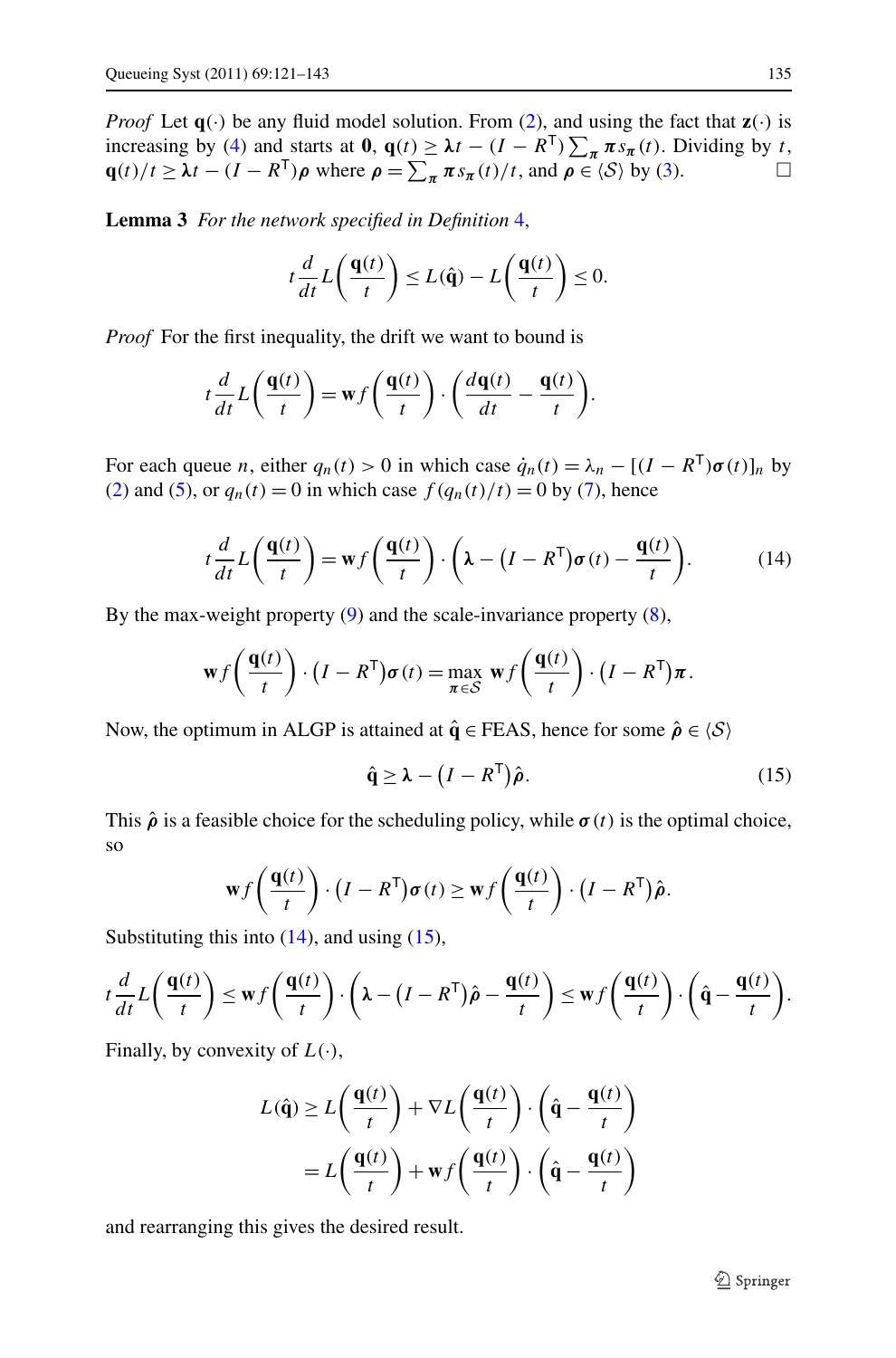The second inequality in the statement of the theorem is straightforward, from the observation that  $\mathbf{q}(t)/t \in \text{FEAS}$  by Lemma [2](#page-13-2) and  $\hat{\mathbf{q}}$  is optimal for ALGP.  $\Box$ 

We can now prove the main result.

*Proof of Theorem [1,](#page-7-3) first two claims* The first claim of the theorem, that  $\mathbf{q}(t)/t \to \hat{\mathbf{q}}$ , follows trivially from the second claim, that convergence is uniform: simply set  $c =$  $|{\bf q}(0)|$ . For the second claim, pick  $c > 0$  and  $\varepsilon > 0$ , and define

$$
\mathbf{q}^{\max} = \mathbf{1}\Big(c + |\lambda| + \max_{\pi \in S} \left| R^{\mathsf{T}} \pi \right| \Big),
$$
  
\n
$$
\mathcal{D}_c = \Big\{ \mathbf{r} \in \mathbb{R}_+^N : L(\mathbf{r}) \le L(\mathbf{q}^{\max}) \text{ and } \mathbf{r} \in \text{FEAS} \Big\},
$$
  
\n
$$
\mathcal{I}_\varepsilon = \Big\{ \mathbf{r} \in \mathbb{R}_+^N : |\mathbf{r} - \hat{\mathbf{q}}| < \varepsilon \Big\},
$$
  
\n
$$
K_{\varepsilon,c} = \inf \Big\{ L(\mathbf{r}) - L(\hat{\mathbf{q}}) : \mathbf{r} \in \mathcal{D}_c \setminus \mathcal{I}_\varepsilon \Big\},
$$
  
\n
$$
\mathcal{K}_{\varepsilon,c} = \Big\{ \mathbf{r} \in \mathbb{R}_+^N : L(\mathbf{r}) - L(\hat{\mathbf{q}}) < K_{\varepsilon,c} \Big\},
$$
  
\n
$$
H_{\varepsilon,c} = \exp(L(\mathbf{q}^{\max}) / K_{\varepsilon,c}).
$$

Let  $\mathbf{q}(\cdot)$  be any fluid model solution with  $|\mathbf{q}(0)| < c$ . We will show in a moment that  $\mathbf{q}(t)/t$  enters  $\mathcal{K}_{\varepsilon,c}$  within time  $H_{\varepsilon,c}$ . By Lemma [3](#page-14-0),  $L(\mathbf{q}(t)/t)$  is non-increasing, therefore  $\mathbf{q}(t)/t \in \mathcal{K}_{\varepsilon,c}$  for all times  $t \geq H_{\varepsilon,c}$ . By construction of  $\mathcal{K}_{\varepsilon,c}$ , if  $\mathbf{r} \in \mathcal{K}_{\varepsilon,c}$ then either  $\mathbf{r} \in \mathcal{I}_{\varepsilon}$  or  $\mathbf{r} \notin \mathcal{D}_{c}$  (or both). We will show in a moment that  $\mathbf{q}(t)/t \in \mathcal{D}_{c}$ for all  $t \ge 1$ . Thus  $\mathbf{q}(t)/t \in \mathcal{I}_{\varepsilon}$  for all  $t \ge \max(H_{\varepsilon,c}, 1)$ . Since  $H_{\varepsilon,c}$  does not depend on  $\mathbf{q}(\cdot)$ , we have established uniform convergence. We have two things left to show:

*Proof that*  $\mathbf{q}(t)/t \in \mathcal{D}_c$  *for*  $t \ge 1$  From [\(2](#page-4-0)) and ([6\)](#page-4-1),  $\mathbf{q}(1) \le \mathbf{q}(0) + \lambda + R^{\mathsf{T}} \sum_{\pi} s_{\pi}(1) \pi$ and this is  $\leq \mathbf{q}^{\max}$ . Since *L* is increasing componentwise,  $L(\mathbf{q}(1)/1) = L(\mathbf{q}(1)) \leq$ *L*( $\mathbf{q}^{\text{max}}$ ). By Lemma [3](#page-14-0), *L*( $\mathbf{q}(t)/t$ ) is non-increasing hence  $L(\mathbf{q}(t)/t) \le L(\mathbf{q}^{\text{max}})$  for all  $t \ge 1$ . Finally, Lemma [2](#page-13-2) shows that  $q(t)/t \in \text{FEAS}$  for all  $t > 0$ . Hence the claimed result.

*Proof that*  $\mathbf{q}(t)/t$  *enters*  $\mathcal{K}_{\varepsilon,c}$  *within time*  $H_{\varepsilon,c}$  Observe that (i)  $L(\mathbf{q}^{\max})$  is finite; (ii)  $\mathcal{D}_c$  is bounded because *L* is convex and increasing in each component, and it is closed because *L* is continuous and the feasibility constraint in FEAS is continuous, hence  $\mathcal{D}_c$  is compact; (iii) the infimum in  $K_{\varepsilon,c}$  is of a continuous function over a compact set, hence it is attained say at some  $\hat{\bf{r}}$ , (iv)  $L(\hat{\bf{r}}) > L(\hat{\bf{q}})$  because  $\hat{\bf{r}}$  is feasible for ALGP and  $\hat{\mathbf{q}}$  is the unique optimum, hence  $K_{\varepsilon,c} > 0$ .

Now, consider  $\ell(u) = L(\mathbf{q}(e^u)/e^u)$  for  $u \ge 0$ . Using Lemma [3](#page-14-0) and the chain rule,

$$
\frac{d}{du}\ell(u) \le -\left\{L\left(\frac{\mathbf{q}(e^u)}{e^u}\right) - L(\hat{\mathbf{q}})\right\} \le 0.
$$

So  $\ell(\cdot)$  is non-increasing, and  $d\ell(u)/du \leq -K_{\varepsilon,c}$  for all the time that  $\mathbf{q}(e^u)/e^u \notin$  $\mathcal{K}_{\varepsilon,c}$ . We know from the previous claim that  $\ell(0) = L(\mathbf{q}(1)) \le L(\mathbf{q}^{\max})$ , and it is clear by definition that  $g(u) \ge 0$  for all *u*. Hence  $\mathbf{q}(e^u)/e^u$  must enter  $\mathcal{K}_{\varepsilon,c}$  within the interval  $u \in [0, L(q^{\text{max}})/K_{\epsilon,c}]$ ; hence the claimed result.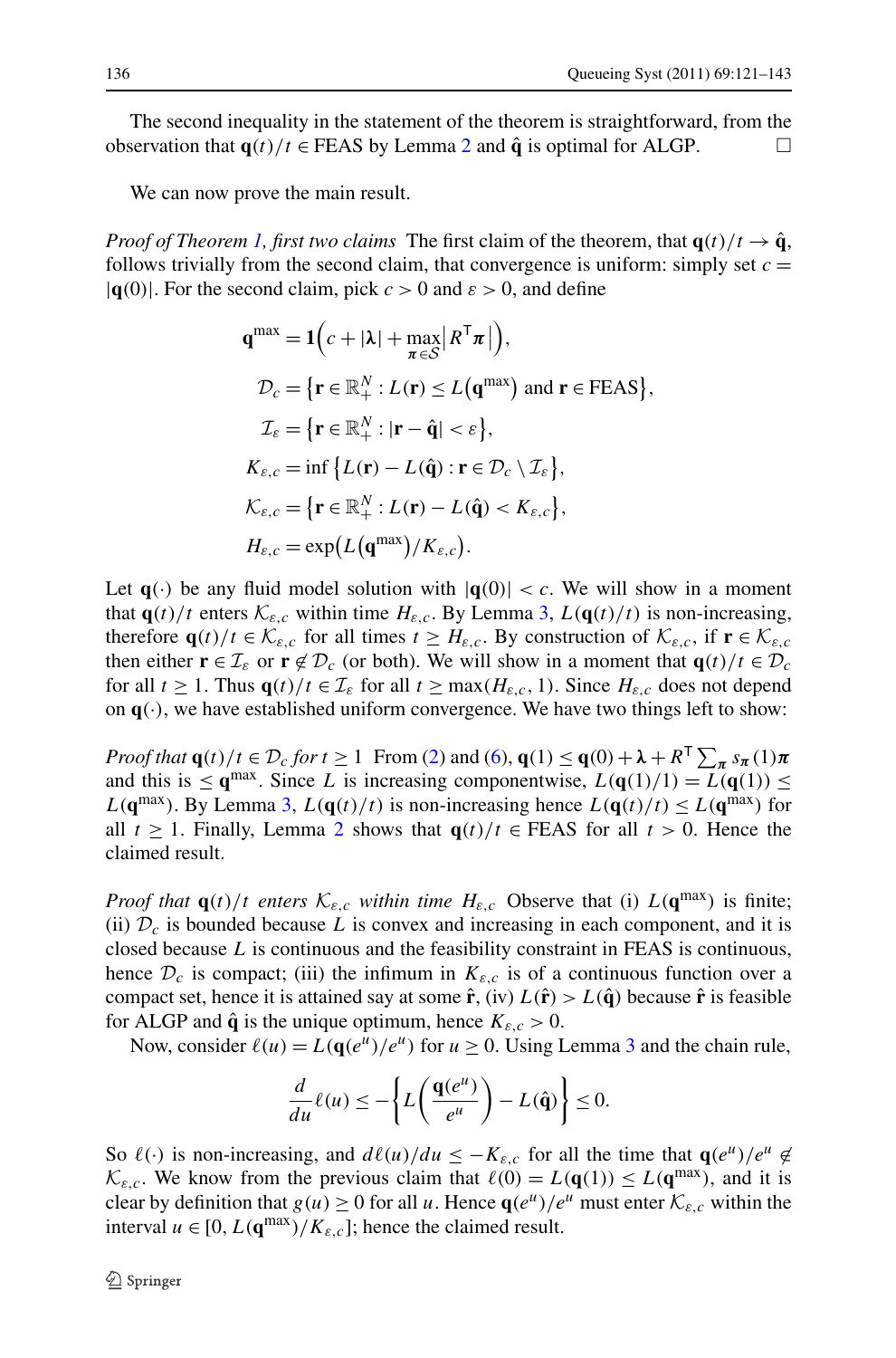*Proof of Theorem [1,](#page-7-3) third claim* By Theorem [1,](#page-7-3) given *ε >* 0 there is some time *Hε* such that  $|\mathbf{q}(t)/t - \hat{\mathbf{q}}| < \varepsilon$  for all  $t \geq H_{\varepsilon}$  and all fluid model solutions  $\mathbf{q}(\cdot)$  with  $q(0) = 0$ .

Now let  $\mathbf{q}(\cdot)$  be any such fluid model solution, and suppose  $\mathbf{q}(t) \neq t\hat{\mathbf{q}}$  for some  $t > 0$ , say  $|\mathbf{q}(t_0)/t_0 - \hat{\mathbf{q}}| = \varepsilon > 0$ . Consider the rescaled sample path  $\tilde{\mathbf{q}}(t) = \mathbf{q}(t\kappa)/\kappa$ where  $\kappa = t_0/H_\varepsilon$ : this is chosen so that

<span id="page-16-2"></span>
$$
\left| \frac{\tilde{\mathbf{q}}(H_{\varepsilon})}{H_{\varepsilon}} - \hat{\mathbf{q}} \right| = \varepsilon. \tag{16}
$$

<span id="page-16-0"></span>Let  $z(\cdot)$  and  $s(\cdot)$  be idleness and service processes associated with the fluid model solution  $\mathbf{q}(\cdot)$ , and consider rescaled versions of these:  $\tilde{\mathbf{z}}(t) = \mathbf{z}(\kappa t)/\kappa$  and  $\tilde{s}(t) =$  $s(\kappa t)/t$ . These all satisfy the fluid model equations, hence  $\tilde{\mathbf{q}}$  is a fluid model solution. Furthermore  $\tilde{\mathbf{q}}(0) = \mathbf{q}(0) = \mathbf{0}$ , so by choice of  $H_{\varepsilon}$  it must be that  $|\tilde{\mathbf{q}}(t)/t - \hat{\mathbf{q}}| < \varepsilon$  for all  $t \geq H_{\varepsilon}$ . This contradicts [\(16](#page-16-2)), hence the supposition that  $\mathbf{q}(t_0)/t_0 \neq \hat{\mathbf{q}}$  is false.  $\Box$ 

#### <span id="page-16-3"></span><span id="page-16-1"></span>**6 Proofs for the** *α***-fair policy**

<span id="page-16-4"></span>We begin with a basic lemma which shows that the two optimization problems we have defined for  $\alpha$ -fair scheduling, namely the optimization problem which specifies  $\sigma(t)$  and the optimization problem which specifies  $\hat{\mathbf{q}}$ , make sense.

# **Lemma 4**

- (i) *The problem* DEP *in Definition* [5](#page-6-2) *has a unique solution*, *call it* **q**ˆ. *Furthermore*,  $\hat{\mathbf{q}} \leq \lambda$ , and  $\hat{q}_n < \lambda_n$  if  $\lambda_n > 0$ .
- (ii) *In the definition of the α-fair policy*, *the maximum in* ([10\)](#page-5-2) *is attained*.

*Proof of* [\(i](#page-16-3)) We will first argue that there exists  $\rho^* \in \langle S \rangle$  such that  $(I - R^T)\rho^* > 0$ componentwise. We have two arguments, one for single-hop networks and one for multihop.

First the case of a single-hop network. We assumed that every queue is serviceable, so for each queue *n* we can pick  $\pi^n \in S$  such that  $\pi^n = 0$ . Let  $\rho^* = N^{-1} \sum_n \pi^n$ ; then  $\rho^* = (I - \overline{R}^T)\rho^* > 0$  componentwise since each  $\pi^n$  is  $\geq 0$  and  $R = 0$ .

In the case of a multihop network, define  $\pi^n$  instead by  $\pi_k^n = \varepsilon 1_{n=k}$ . We assumed that every queue is serviceable, and that S is monotone, hence there exists some  $\varepsilon > 0$ such that  $\pi^n \in \langle S \rangle$  for every *n*. Now, for each *n* let  $\rho^n$  be the average of  $\pi^m$  over all *m* such that  $\vec{R}_{mn} = 1$ , i.e. over all queues at or downstream of *n*; then  $\rho^n \in \langle S \rangle$  by convexity of  $\langle S \rangle$ . Furthermore, we find after a little algebra that  $[(I - R^{T})\rho^{n}]_{k} =$  $\varepsilon$ 1<sub>*k*=*n*</sub>/(*d<sub>n</sub>* + 1) where *d<sub>n</sub>* is the number of queues downstream of *n*. Finally let  $\rho$ <sup>\*</sup> =  $N^{-1} \sum_{n} \rho^{n}$ ; this is in  $\langle S \rangle$  by convexity, and  $[(I - R^{T})\rho^{*}]_{k} = \varepsilon N^{-1}/(d_{k} + 1) > 0$  for all *k*.

In each case, both single-hop and multihop, we have found some  $\rho^* \in \langle S \rangle$  such that  $(I - R^T)\rho^* > 0$  componentwise. Now let  $\mathbf{r}^* = \max(\lambda - (I - R^T)\rho^*, 0)$ ; clearly **r**<sup>∗</sup> ∈ FEAS, and by construction either  $r_n^* < \lambda_n$  or  $\lambda_n = 0$ , hence  $H(\mathbf{r}^*) < \infty$ . The solution to DEP must be at least as good as **r**∗, so we may as well restrict the domain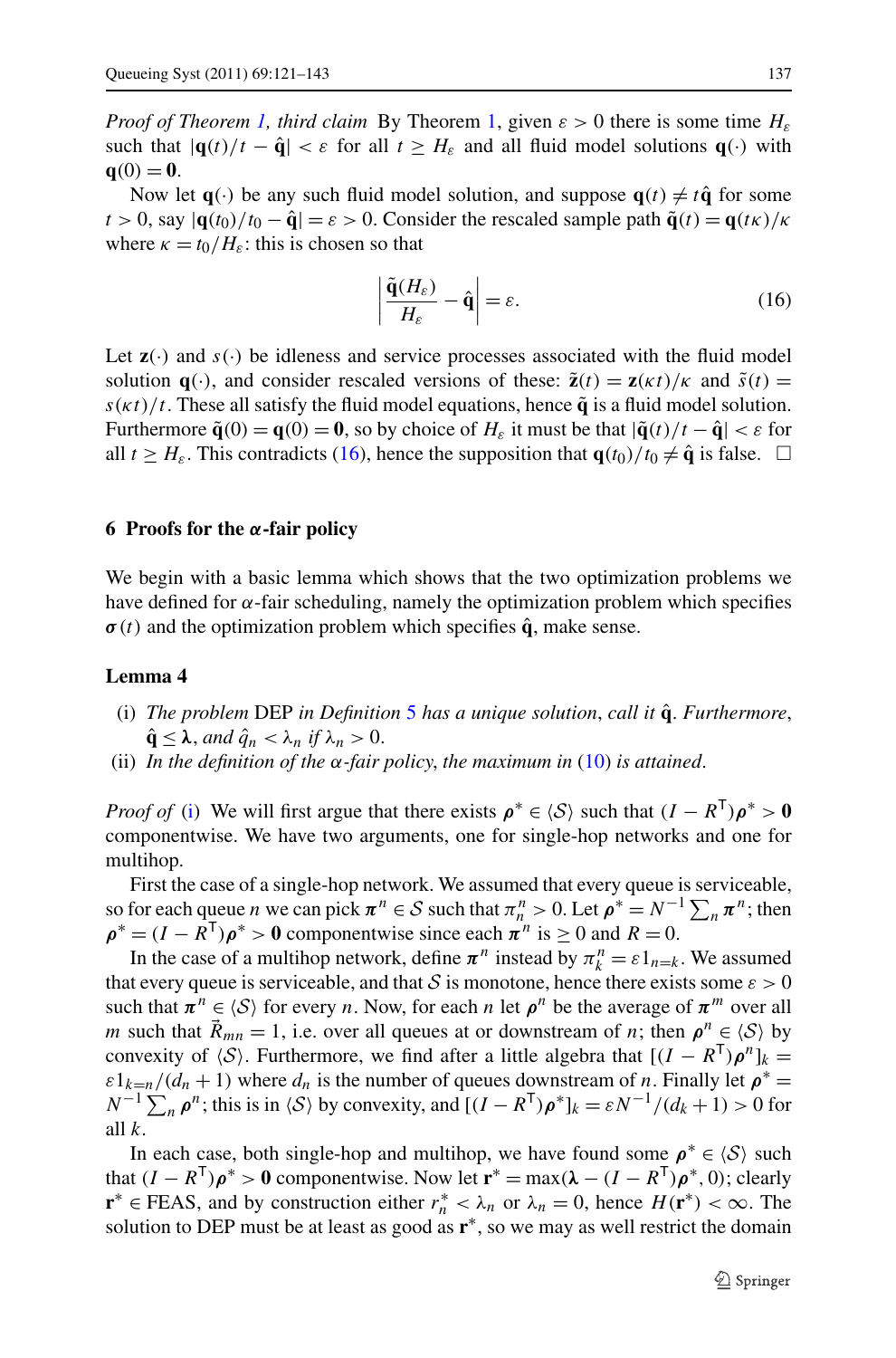of DEP to  $\mathbf{r} \in \text{FEAS}$  such that  $H(\mathbf{r}) \leq H(\mathbf{r}^*)$ , which implies in particular that  $\mathbf{r} \leq \lambda$ . Since *H* is convex, this gives us a closed bounded convex set. And *H* is strictly convex and finite on it. Hence DEP has a unique solution, call it  $\hat{\mathbf{q}}$ , and  $\hat{\mathbf{q}} \leq \lambda$ .

In order to prove that  $\hat{q}_n < \lambda_n$  on every queue with  $\lambda_n > 0$ , i.e. that every queue with arrivals is being served a little, we will first construct an alternative  $\mathbf{q} = \hat{\mathbf{q}} - \varepsilon \boldsymbol{\xi}$ such that **q** ∈ FEAS and  $q_n < \lambda_n$  on every queue with  $\lambda_n > 0$ . Since  $\hat{\mathbf{q}} \in$  FEAS, we can write  $\hat{\mathbf{q}} = \lambda - (I - R^{\mathsf{T}})\hat{\boldsymbol{\rho}} + \hat{\mathbf{z}}$  for some  $\hat{\boldsymbol{\rho}} \in \langle S \rangle$  and  $\hat{\mathbf{z}} \in \mathbb{R}_+^N$ . Now pick some small  $\varepsilon > 0$ , let  $\rho = (1 - \varepsilon)\hat{\rho} + \varepsilon \rho^*$ , and consider

$$
\mathbf{q} = \boldsymbol{\lambda} - (I - R^{\mathsf{T}})\boldsymbol{\rho} + (1 - \varepsilon)\hat{\mathbf{z}} + \varepsilon \mathbf{z} = \hat{\mathbf{q}} - \varepsilon(\hat{\mathbf{z}} - (I - R^{\mathsf{T}})\hat{\boldsymbol{\rho}} + (I - R^{\mathsf{T}})\boldsymbol{\rho}^* - \mathbf{z}),
$$

where

$$
z_n = \begin{cases} [(\hat{\mathbf{z}} - (I - R^{\mathsf{T}})\hat{\boldsymbol{\rho}} + (I - R^{\mathsf{T}})\boldsymbol{\rho}^*)^+]_n & \text{if } \hat{q}_n = 0, \\ 0 & \text{otherwise.} \end{cases}
$$

Is **q** ∈ FEAS? It is clear that **q**  $\geq \lambda - (I - R^{T})\rho$  and  $\rho \in \langle \mathcal{S} \rangle$ . Also, the **z** term and a sufficiently small choice of  $\varepsilon$  guarantee  $q \ge 0$ . Also, if  $\lambda_n = 0$  then  $\hat{q}_n = 0$  because  $\hat{\mathbf{q}} \in$  FEAS, hence  $[(I - R^{\mathsf{T}})\hat{\boldsymbol{\rho}}]_n = \hat{z}_n$ , thus  $q_n = -\varepsilon([I - R^{\mathsf{T}})\boldsymbol{\rho}^*]_n - z_n$ ); using the definition of  $z_n$  and the fact that  $(I - R^T)\rho^* > 0$  componentwise, we get  $q_n = 0$ . Thus **q** ∈ FEAS. Furthermore, a similar argument shows that if  $\hat{q}_n = \lambda_n > 0$  then  $q_n < \lambda_n$ , i.e.  $\xi_n > 0$ .

Now consider how the objective function for DEP changes as we move along the trajectory from  $\hat{\mathbf{q}}$  in direction −*ξ*:

$$
\frac{dH(\hat{\mathbf{q}}-\varepsilon\mathbf{\xi})}{d\varepsilon}=-\sum_{n:\lambda_n>0}w_n\xi_n\bigg(\frac{\lambda_n}{\hat{q}_n-\varepsilon\eta_n}-1\bigg)^{-\alpha}.
$$

Suppose the optimal solution to DEP,  $\hat{\mathbf{q}}$ , has some queues with  $\hat{q}_n = \lambda_n > 0$ . Since *ξn* > 0 for all these queues,  $dH/dε = -∞$  at  $ε = 0$ . But we chose  $ξ$  so that  $\hat{q} − εξ ∈$ FEAS for sufficiently small  $\varepsilon$ , thus we obtain a contradiction to the optimality of  $\hat{q}$ . We conclude that  $\hat{q}_n < \lambda_n$  on all queues with  $\lambda_n > 0$ .

*Proof of* ([ii](#page-16-4)) Write the objective function for the optimization in ([10\)](#page-5-2) as  $G((I - R^{\mathsf{T}})\rho)$  where

$$
G(\eta) = \mathbf{w}\mathbf{q}^{\alpha} \cdot g_{\alpha}(\eta).
$$

We found above a  $\rho^* \in \langle S \rangle$  such that  $(I - R^T)\rho^* > 0$  componentwise, hence  $G((I - R^{T})\rho^*)$  is finite. The solution to the optimization must be at least as good as  $\rho^*$ , so we might as well restrict the domain to

$$
\left\{\boldsymbol{\rho}\in\langle\mathcal{S}\rangle:\left(I-R^{T}\right)\boldsymbol{\rho}\geq\mathbf{0}\text{ and }G(\boldsymbol{\rho})\geq G(\boldsymbol{\rho}^{*})\right\};
$$

on this domain the objective is finite. Furthermore the domain is bounded, and it is convex since *G* is concave. Since we are maximizing a finite concave function over a convex bounded domain, the maximum is attained.  $\Box$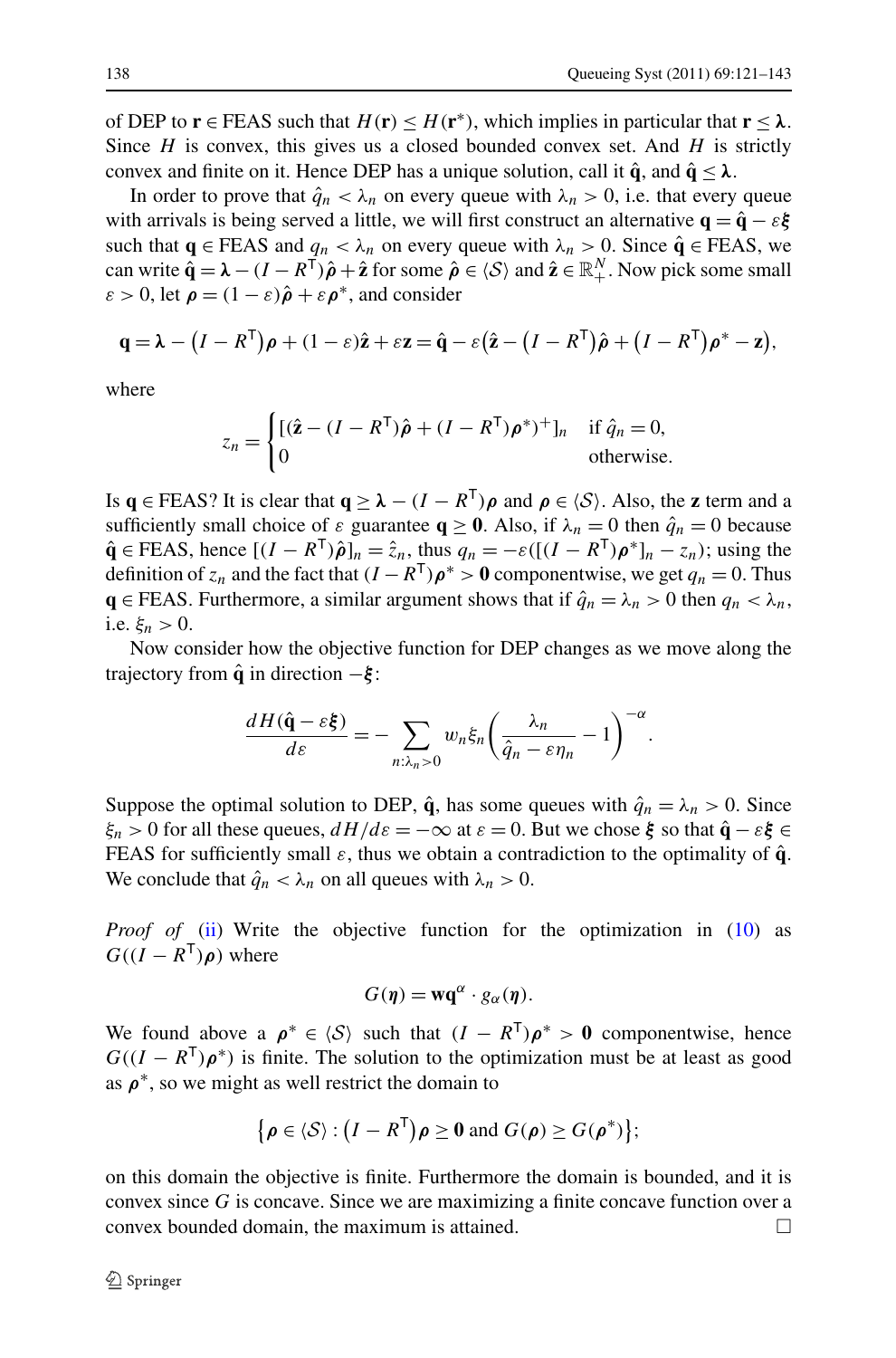We now give three lemmas which mirror those used for the max-weight proof. Lemma [5](#page-18-0) defines an optimization problem ALGP which is very similar to ALGP for max-weight, and shows that  $\hat{\mathbf{q}}$  is its unique solution (cf. Lemma [1\)](#page-13-1). Unlike the max-weight case, this version of ALGP has  $\hat{\mathbf{q}}$  appearing in the objective function, so it is not helpful for defining **q**ˆ, which is why we used DEP instead. Lemma [6](#page-19-0) shows that **q***(t)/t* ∈ FEAS for any fluid model solution **q***(*·*)* (cf. Lemma [2\)](#page-13-2). Lemma [7](#page-19-1) shows that the function  $L(\cdot)$  appearing in ALGP is a Lyapunov function (cf. Lemma [3\)](#page-14-0). This function *L* is closely related to the Lyapunov function introduced by Bonald and Massoulie [[1\]](#page-22-2) to prove stability of the bandwidth-sharing model. The difference is that we have added an extra term involving  $\hat{q}_n$  to accommodate overload.

<span id="page-18-0"></span>Finally, the proof of the main theorem for  $\alpha$ -fair, Theorem [2,](#page-7-4) is identical to the proof of the main theorem for max-weight given in Sect. [5.](#page-13-0) The only difference is that appeals to Lemmas [1](#page-13-1), [2](#page-13-2) and [3](#page-14-0) should be replaced by appeals to Lemmas [5,](#page-18-0) [6](#page-19-0) and [7,](#page-19-1) respectively. Note that the terms FEAS, ALGP,  $L$  and  $\hat{q}$ , which appear in the proof of the main theorem, now have different definitions.

It remains to state and prove the three lemmas about *α*-fair.

**Lemma 5** *Given* **q**ˆ *from Definition* [5](#page-6-2), *define* ALGP *to be the following optimization problem*:

$$
minimize \quad L(\mathbf{r}) = \frac{1}{1+\alpha} \sum_{n:\lambda_n>0} w_n r_n^{1+\alpha} (\lambda_n - \hat{q}_n)^{-\alpha} \quad over \; \mathbf{r} \in (\text{FEAS}). \tag{17}
$$

(*By Lemma* [4\(](#page-16-1)[i\)](#page-16-3),  $\hat{q}_n < \lambda_n$  *for all queues n where*  $\lambda_n > 0$ , *so the objective function makes sense*.) *Then* ALGP *has a unique solution*, *which is* **q**ˆ.

*Proof* First, observe that that ALGP has a unique minimum. This is because the feasible set is convex and closed; and  $L(\mathbf{r}) \to \infty$  as  $|\mathbf{r}| \to \infty$ , so we may as well restrict the optimization to a bounded subset of FEAS; and *L* is strictly convex.

The feasible set FEAS is defined by a finite number of linear constraints: that **r**  $\geq$  **0**, that  $r_n = 0$  for queues *n* where  $\lambda_n = 0$ , and that **r**  $\geq$  **q** for some **q** in the convex polytope  $\{\lambda - (I - R^T)\rho : \rho \in \langle S \rangle\}$ ; this last polytope has finitely many faces because  $S$  is finite. Now consider the Lagrangian for the optimization problem DEP. At the optimum, there exist dual variables  $\hat{\eta}$  such that the complementary slackness conditions are satisfied: for all queues *n* where  $\lambda_n > 0$ ,

$$
w_n\bigg(\frac{\lambda_n}{\hat{q}_n}-1\bigg)^{-\alpha}=\sum_i A_{ni}\hat{\eta}_i,
$$

where *i* is an index for the constraints of FEAS, and the matrix *A* indicates which constraints involve which of the  $q_n$ . We know that  $\hat{q}_n < \lambda_n$ , hence the  $\eta_i$  are all finite. Now consider the Lagrangian for the optimization problem ALGP. The complementary slackness conditions are: for all queues *n* where  $\lambda_n > 0$ ,

$$
w_n\bigg(\frac{r_n}{\lambda_n-\hat{q}_n}\bigg)^{\alpha}=\sum_i A_{ni}\eta_i.
$$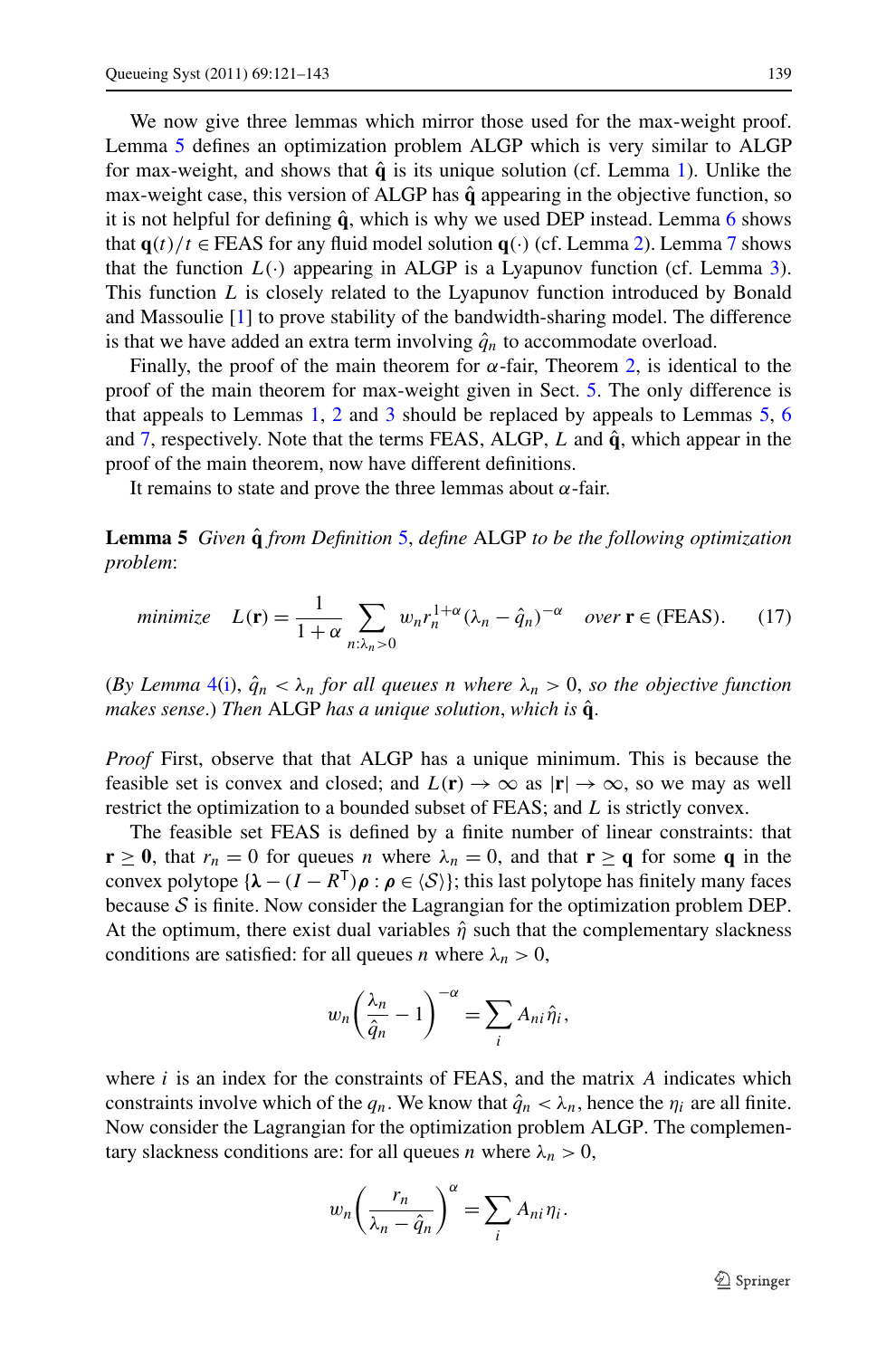<span id="page-19-0"></span>The feasible set is the same for ALGP as for DEP, so the constraint matrix *A* is the same. These conditions are satisfied by setting  $r_n = \hat{q}_n$  and  $\eta_i = \hat{\eta}_i$ . Hence  $\hat{\mathbf{q}}$  solves  $\Box$ ALGP.

**Lemma 6** *For any fluid model solution*  $\mathbf{q}(\cdot)$  *of the α-fair policy such that*  $q_n(0) = 0$ *for all queues n where*  $\lambda_n = 0$ ,  $\mathbf{q}(t)/t \in \text{FEAS}$  *for all*  $t > 0$ .

<span id="page-19-1"></span>*Proof* Lemma [2](#page-13-2) shows that  $q(t)/t$  satisfies the first constraint of FEAS. For the sec-ond constraint: by differentiating [\(2](#page-4-0)),  $\dot{\mathbf{q}}(t) = \lambda - (I - R^T)\boldsymbol{\sigma}(t) + \dot{\mathbf{z}}(t)$ . The definition of the *α*-fair policy, ([10\)](#page-5-2), says that  $(I - R^T)\sigma(t) \ge 0$ . Thus, for any queue *n* for which  $\lambda_n = 0$ ,  $\dot{q}_n(t) \leq \dot{z}_n(t)$ . But whenever  $q_n(t) > 0$ , ([5\)](#page-4-4) tells us that  $\dot{z}_n(t) = 0$ . Since  $q_n(\cdot)$  is absolutely continuous, and  $\dot{q}_n(t) < 0$  if  $q_n(t) > 0$ , we conclude  $q_n(t) = 0$  for all  $t$ . all  $t$ .

**Lemma 7** *For the network specified in Definition* [5,](#page-6-2) *and with L(*·*) as defined in Lemma* [5,](#page-18-0)

$$
t\frac{d}{dt}L\left(\frac{\mathbf{q}(t)}{t}\right)\leq L(\hat{\mathbf{q}})-L\left(\frac{\mathbf{q}(t)}{t}\right)\leq 0.
$$

*Proof* For the first inequality, the drift we want to bound is

$$
t\frac{d}{dt}L\left(\frac{\mathbf{q}(t)}{t}\right)=\sum_{n:\lambda_n>0}w_n\left(\frac{q_n(t)/t}{\lambda_n-\hat{q}_n}\right)^{\alpha}\left(\frac{dq_n(t)}{dt}-\frac{q_n(t)}{t}\right).
$$

To simplify the notation, we shall (for this proof only) suppress indices *n* for which  $\lambda_n = 0$  from the dot product. With this convention, the drift we want to bound is

<span id="page-19-3"></span><span id="page-19-2"></span>
$$
= \mathbf{w} \left(\frac{\mathbf{q}(t)/t}{\lambda - \hat{\mathbf{q}}}\right)^{\alpha} \cdot \left(\frac{d\mathbf{q}(t)}{dt} - \frac{\mathbf{q}(t)}{t}\right)
$$

$$
= \mathbf{w} \left(\frac{\mathbf{q}(t)/t}{\lambda - \hat{\mathbf{q}}}\right)^{\alpha} \cdot \left(\lambda - \left(I - R^{\mathsf{T}}\right)\sigma(t) - \frac{\mathbf{q}(t)}{t}\right) \tag{18}
$$

by  $(2)$  $(2)$  and  $(5)$  $(5)$ . We will shortly show that

$$
\mathbf{w}\left(\frac{\mathbf{q}(t)}{\lambda-\hat{\mathbf{q}}}\right)^{\alpha}\cdot\left(I-R^{\mathsf{T}}\right)\boldsymbol{\sigma}(t)\geq\mathbf{w}\left(\frac{\mathbf{q}(t)}{\lambda-\hat{\mathbf{q}}}\right)^{\alpha}\cdot\left(\lambda-\hat{\mathbf{q}}\right).
$$
 (19)

Multiplying each side by  $t^{-\alpha}$  and substituting this into [\(18](#page-19-2)),

$$
t\frac{d}{dt}L\left(\frac{\mathbf{q}(t)}{t}\right) \leq \mathbf{w}\left(\frac{\mathbf{q}(t)/t}{\lambda-\hat{\mathbf{q}}}\right)^{\alpha}\cdot\left(\hat{\mathbf{q}}-\frac{\mathbf{q}(t)}{t}\right).
$$

Finally, by convexity of  $L(\cdot)$ ,

 $\textcircled{2}$  Springer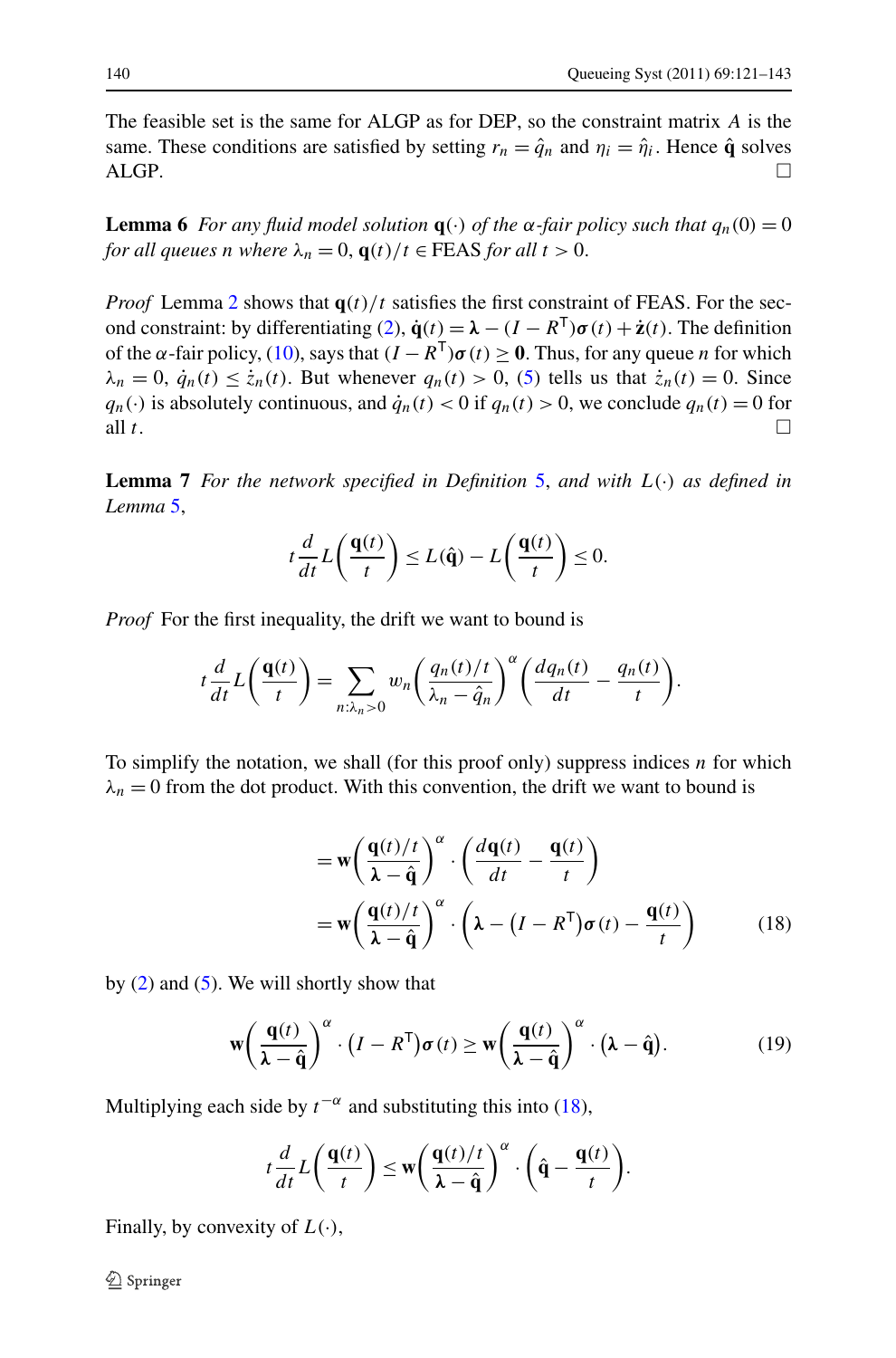$$
L(\hat{\mathbf{q}}) \ge L\left(\frac{\mathbf{q}(t)}{t}\right) + \nabla L\left(\frac{\mathbf{q}(t)}{t}\right) \cdot \left(\hat{\mathbf{q}} - \frac{\mathbf{q}(t)}{t}\right)
$$

$$
= L\left(\frac{\mathbf{q}(t)}{t}\right) + \mathbf{w}\left(\frac{\mathbf{q}(t)/t}{\lambda - \hat{\mathbf{q}}}\right)^{\alpha} \cdot \left(\hat{\mathbf{q}} - \frac{\mathbf{q}(t)}{t}\right)
$$

and rearranging this gives the desired result. It remains to prove [\(19](#page-19-3)). We have two separate arguments, one for single-hop and one for multihop networks.

*Proof of* ([19\)](#page-19-3) *for single-hop network* Define

$$
G(\eta) = \mathbf{w}\mathbf{q}(t)^{\alpha} \cdot g_{\alpha}(\eta),
$$

where  $g_\alpha$  was given in the definition of the  $\alpha$ -fair policy. The policy chooses  $\sigma(t)$ to maximize  $G(\rho)$  over all  $\rho \in \langle S \rangle$ . (Note that our notation in this proof suppresses those queues with  $\lambda_n = 0$ , and by Lemma [6](#page-19-0) these queues have  $q_n(t) = 0$ , and the  $\alpha$ fair policy gives zero weight to empty queues. Thus the special notation in this proof does not cause any problems.)

Observe that *G* [i](#page-16-3)s concave over  $η$  > 0; and  $σ(t)$  > 0 and  $λ$  –  $\hat{q}$  > 0 by Lemma [4](#page-16-1)(i); hence

$$
G(\boldsymbol{\sigma}(t)) \leq G(\boldsymbol{\lambda} - \hat{\mathbf{q}}) + \nabla G(\boldsymbol{\lambda} - \hat{\mathbf{q}}) \cdot (\boldsymbol{\sigma}(t) - (\boldsymbol{\lambda} - \hat{\mathbf{q}})).
$$

Rearranging, and writing out ∇*G* explicitly,

$$
\mathbf{w}\left(\frac{\mathbf{q}(t)}{\lambda-\hat{\mathbf{q}}}\right)^{\alpha}\cdot(\boldsymbol{\sigma}(t)-(\lambda-\hat{\mathbf{q}}))\geq G(\boldsymbol{\sigma}(t))-G(\lambda-\hat{\mathbf{q}}).
$$

Since  $\hat{\mathbf{q}}$  ∈ FEAS there exists some  $\hat{\rho} \in \langle \mathcal{S} \rangle$  such that  $\hat{\mathbf{q}} \geq \lambda - \hat{\rho}$ . Since *G* is increasing componentwise, and since  $\sigma(t)$  is chosen to maximize *G* and  $\hat{\rho}$  is a feasible choice,

$$
G(\boldsymbol{\sigma}(t)) - G(\boldsymbol{\lambda} - \hat{\mathbf{q}}) \ge G(\boldsymbol{\sigma}(t)) - G(\hat{\boldsymbol{\rho}}) \ge 0.
$$

This proves [\(19](#page-19-3)) for a single-hop network.

*Proof of* ([19\)](#page-19-3) *for multihop network* We first argue that  $\hat{\mathbf{q}} = \lambda - (I - R^T)\hat{\boldsymbol{\rho}}$  for some  $\hat{\rho} \in \langle S \rangle$ . The constraint that  $\hat{\mathbf{q}} \in \text{FEAS requires } \hat{\mathbf{q}} \geq \lambda - (I - R^T) \rho$  for some  $\rho \in \langle S \rangle$ , and Lemma [4\(](#page-16-1)[i\)](#page-16-3) shows that  $\hat{\mathbf{q}} \leq \lambda$ . Recalling that  $\vec{R} = (I - R^{T})^{-1}$  is non-negative, **0** ≤  $\vec{R}(\lambda - \hat{\mathbf{q}})$  ≤  $\rho$ . By monotonicity,  $\vec{R}(\lambda - \hat{\mathbf{q}}) = \hat{\rho}$  for some  $\hat{\rho} \in \langle S \rangle$ , hence  $\hat{\mathbf{q}} =$ *λ* −  $(I - R^{\mathsf{T}})\hat{\boldsymbol{\rho}}$ .

Now, consider the choice made by the *α*-fair policy at time *t*: it chooses  $σ(t)$  to maximize  $G((I - R^{T})\rho)$  over all  $\rho \in \langle S \rangle$  such that  $(I - R^{T})\rho > 0$ . Our choice  $\hat{\rho}$ satisfies this constraint. Using concavity of *G* and optimality of  $\sigma(t)$  as in the singlehop case, we obtain

$$
\mathbf{w}\left(\frac{\mathbf{q}(t)}{(I-R^{\mathsf{T}})\hat{\rho}}\right)^{\alpha}\cdot\left((I-R^{\mathsf{T}})\boldsymbol{\sigma}(t)-(I-R^{\mathsf{T}})\hat{\rho}\right) \geq G\left((I-R^{\mathsf{T}})\boldsymbol{\sigma}(t)\right)-G\left((I-R^{\mathsf{T}})\hat{\rho}\right)\geq 0.
$$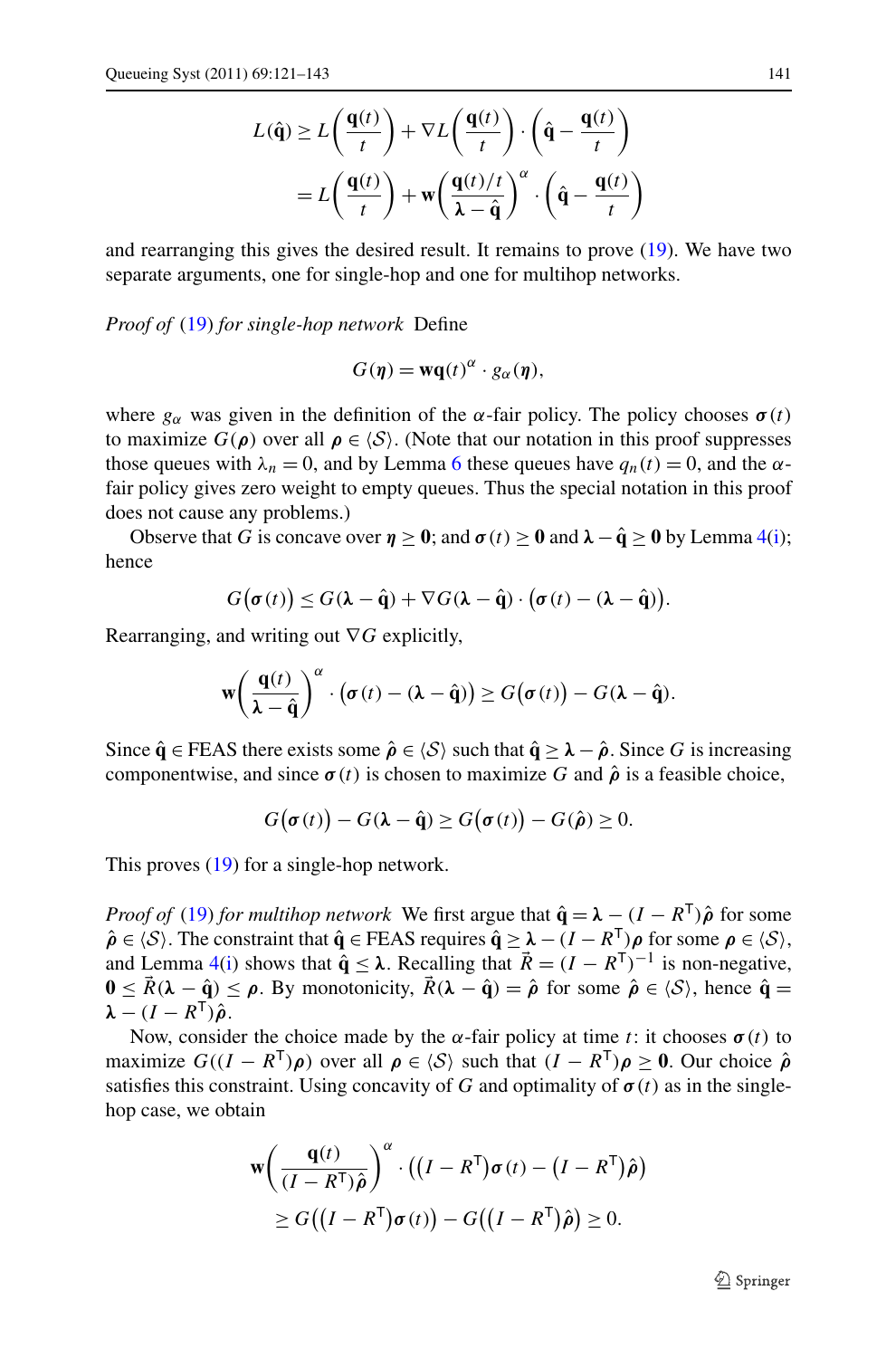Rearranging this inequality yields [\(19](#page-19-3)) for a multihop network. This completes the proof.

*Second inequality* The second inequality in Lemma [7](#page-19-1) is straightforward, just as in Lemma [3.](#page-14-0)  $\Box$ 

# **7 Discussion**

In this paper we have studied fluid models of a switched network in overload, under the max-weight and  $\alpha$ -fair algorithms. We have shown that queue sizes grow linearly in time, and characterized the growth rates.

One might ask what the purpose is of studying overload in the way we have. Any real system has limited buffers, so queues will eventually fill up. So what is the relevance in proving, as we have in this paper, that queue sizes grow linearly as time tends to infinity?

One response is to extend the work to incorporate impatient users, who leave the system after a certain random abandonment time. A heuristic analysis has been pro-posed [\[6](#page-22-13)], for  $\alpha$ -fair scheduling in the bandwidth-sharing model, but it has not been formally proved.

Another response is to try to use our results to help design discard policies. This might be useful for example in a data center, where queues contain requests and there is no mechanism for customers to remove requests once they have entered the system. But the system does not actually need to keep all unfinished requests in its queues: it could choose to discard requests at rate  $\hat{\mathbf{q}}$ , where  $\hat{\mathbf{q}}$  is the vector of queue growth rates from Theorem [1](#page-7-3), while keeping count of all requests (served plus discarded) in a virtual queue, and use the max-weight scheduling rule based on virtual queue sizes rather than real queues. In this way the virtual queues would grow like  $t\hat{q}$ , but the actual queues could be kept small. For this scheme to be useful in practice, one needs to strike a balance between letting the virtual queues grow (since this is the learning mechanism by which the network adapts itself to the current arrival rates and averages out random bursts in arrivals), and making the virtual queues 'forget' (in order to adapt quickly when arrival rates change). We are investigating this in an ongoing work.

Finally, there seem to be deep links between fluid limits in overload, and large deviations performance analysis in underload. Specifically, Venkataramanan and Lin [[17\]](#page-22-16) have analysed a class of switched networks running the max-weight policy, and obtained a large deviations principle. Their rate function involves the optimization problem from Definition [4](#page-6-1). One might expect there to be a link between large deviations and overload, in essence because large deviations asks the question "What is the most likely overload arrival rate that will lead to queue sizes exceeding a certain threshold?" and our analysis asks "Given overload arrival rates, at what rate do queue sizes grow?" In some sense, if a scheduling algorithm behaves well in overload, then it will require sustained high arrival rates to cause overflow, so the rate function should be large, which suggests that average queue sizes should be small in the stable regime. Much more work is needed before we understand these connections.